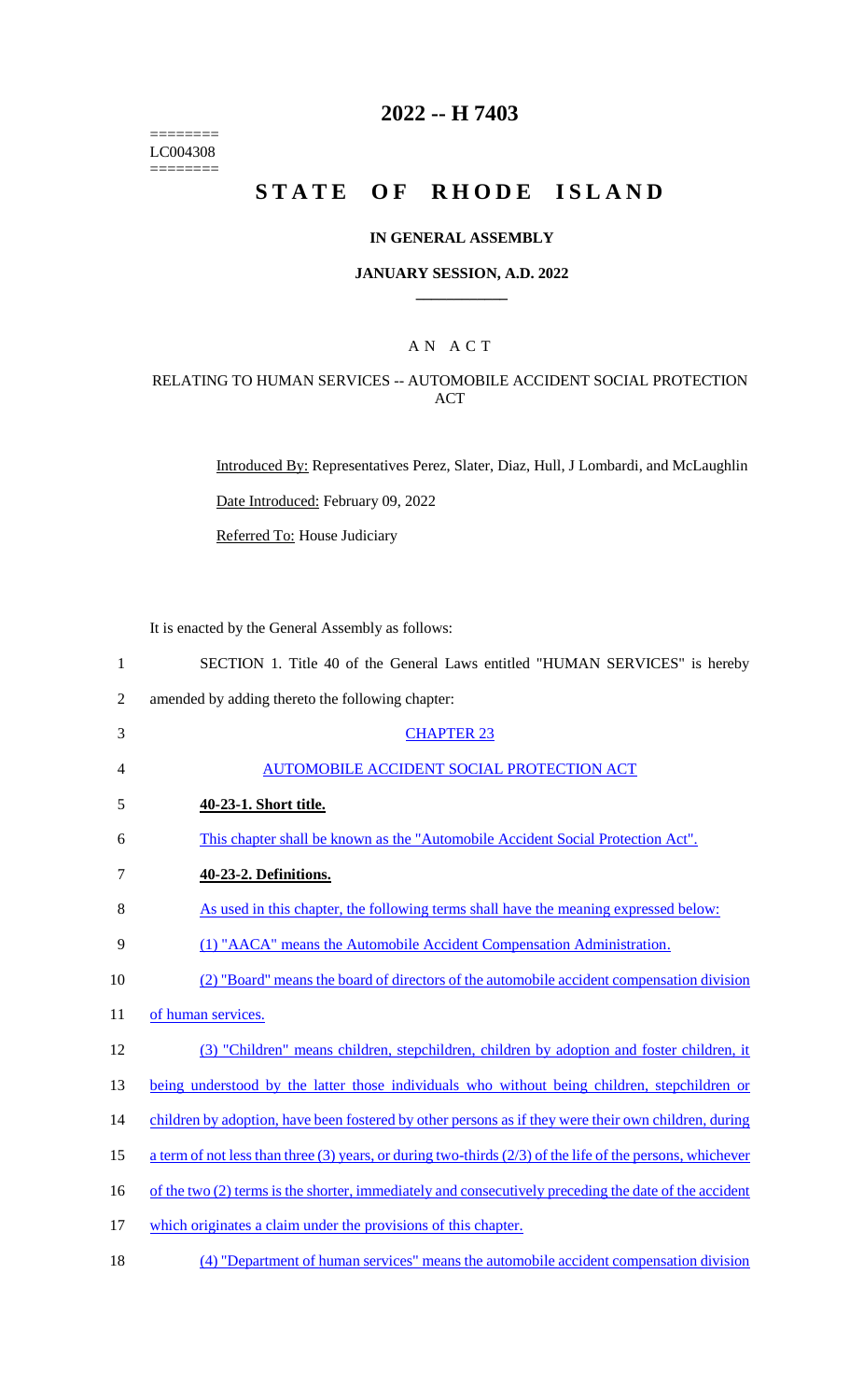1 of the department of human services.

| $\sqrt{2}$       | (5) "Dependency" means whenever it is required that a person be dependent on another,                  |
|------------------|--------------------------------------------------------------------------------------------------------|
| 3                | the dependency shall be economic, real and direct, of a substantial nature and not merely financial    |
| $\overline{4}$   | assistance, by which a person depends on the financial contributions of another for sustenance.        |
| $\mathfrak s$    | (6) "Disability" means a disability of a nature as to prevent the victim from engaging fully           |
| 6                | and continuously in any employment or occupation for which the person is capable by education,         |
| $\boldsymbol{7}$ | experience and training.                                                                               |
| $8\,$            | (7) "Employer" means any private person or entity that employs one or more workers or                  |
| 9                | employees to render any service. The government of the state, the various municipal governments,       |
| 10               | boards, commissions, authorities, instrumentalities, public corporations and agencies of the state     |
| 11               | shall also be deemed as employers with regard to the workers, employees and officials they hire.       |
| 12               | (8) "Employment" means any service which the victim was performing in exchange for a                   |
| 13               | salary, commission or any other kind of remuneration, at the time the disability occurred. Services    |
| 14               | rendered by a person shall be deemed as employment under of this chapter, regardless of whether        |
| 15               | there is an employer-employee relationship, unless and until the existence of the following            |
| 16               | conditions is demonstrated:                                                                            |
| 17               | (i) The employer does not exert, nor can exert, any command or supervision over the                    |
| 18               | person;                                                                                                |
| 19               | (ii) The person renders the service beyond the employer's normal course, or place of                   |
| 20               | business;                                                                                              |
| 21               | (iii) The person renders the service as part of the normal activity of the person's work,              |
| 22               | business or profession, which service is available to other people and does not cease when the         |
| 23               | contractual relationship with the employer ceases.                                                     |
| 24               | (9) "Executive director" means the executive director of the automobile accident                       |
| 25               | compensation division of the department of human services.                                             |
| 26               | (10) "Maintenance" means any type of essential, sudden or unexpected repairs or servicing              |
| 27               | required by a motor vehicle to start or continue to operate legally and safely on the public highways. |
| 28               | It excludes vehicle maintenance done in the home, activities related to motor vehicle cleaning and     |
| 29               | enhancements, activities related to the business of bodywork, paint and repair of motor vehicle        |
| 30               | parts that are not physically attached thereto.                                                        |
| 31               | (11) "Motor vehicles" means any vehicle, including trailers, designed to operate on public             |
| 32               | highways propelled by power other than muscular, which type of vehicle is authorized to travel on      |
| 33               | the public highways by the department of transportation by issuing a motor vehicle license to it.      |
| 34               | (12) "Parents" means father, mother, parents by adoption or foster parents, it being                   |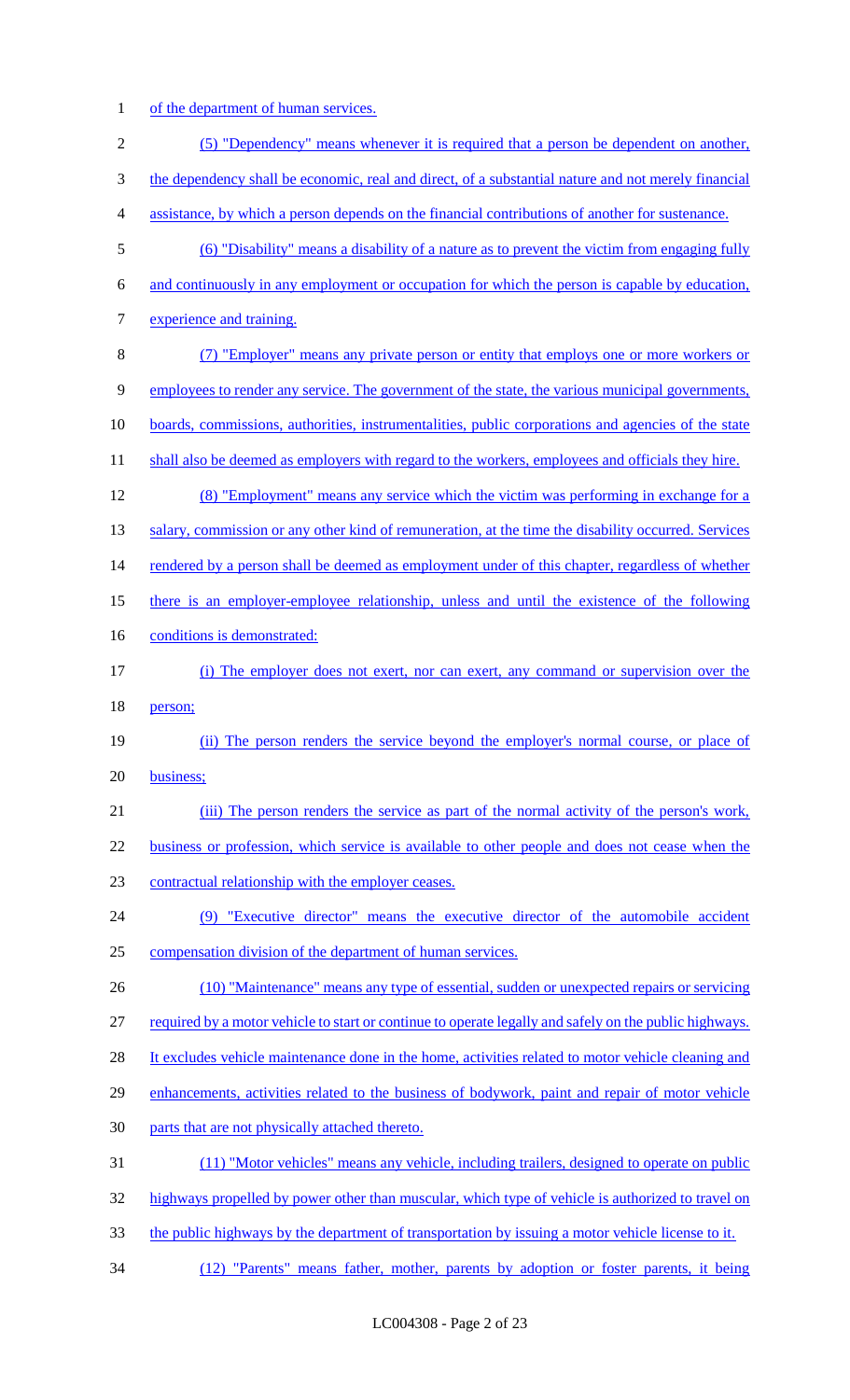1 understood by the latter those individuals who, without being the father, mother or parents by 2 adoption of other persons, have fostered these persons as if they were their own children, during a term of not less than three (3) years, or during two-thirds (2/3) of the life of the person so fostered and treated as their own child, whichever of the two (2) terms is the shorter, immediately and consecutively preceding the date of the accident which originates a claim under the provisions of 6 this chapter. (13) "Person not responsible for the accident" means any person who does not cause a traffic accident, but who, at the time the accident occurs, is among the non-coverage exclusions in this chapter. In these cases, the department of human services shall recover what it disbursed on 10 the person. 11 (14) "Person responsible for the accident" means any person who causes an accident while driving a motor vehicle recklessly or negligently. (15) "Use of the motor vehicle" means the use of a motor vehicle for the purpose of a 14 person transporting the person or others to a different place or to carry, push or tow animals, plants or objects. It does not include uses of the vehicle incidental to the purpose mentioned above, nor 16 fortuitous events that do not occur during, or as a direct result of, the use at that moment or 17 reasonably soon afterwards. It includes loading or unloading the vehicle. (16) "Victim" means a natural person who suffers bodily injuries or sickness or death as a 19 result thereof, as a consequence of the maintenance or use by the natural person or by another person of a motor vehicle as the vehicle. (17) "Wife or husband" means the legal spouse or the woman or man who at the time of 22 the death of the victim and during the three (3) years immediately preceding the injury live together with the victim as husband and wife even though not married. **40-23-3. Applicability and benefits.**  Every natural person who suffers bodily injury, sickness or death as a result thereof, as a 26 consequence of the maintenance or use by the person or by another person of a motor vehicle shall be entitled to the benefits provided in this chapter. The person shall hereinafter be known as "the victim". **40-23-4. Beneficiaries.**  The following persons shall be deemed as beneficiaries of the victim with the rights and limitations established herein below: (1) The children of the victim under eighteen (18) years of age on the date of the accident. (2) The children of the victim between the ages of eighteen (18) and twenty-one (21) who 34 depended on the victim and were students at the moment of the accident.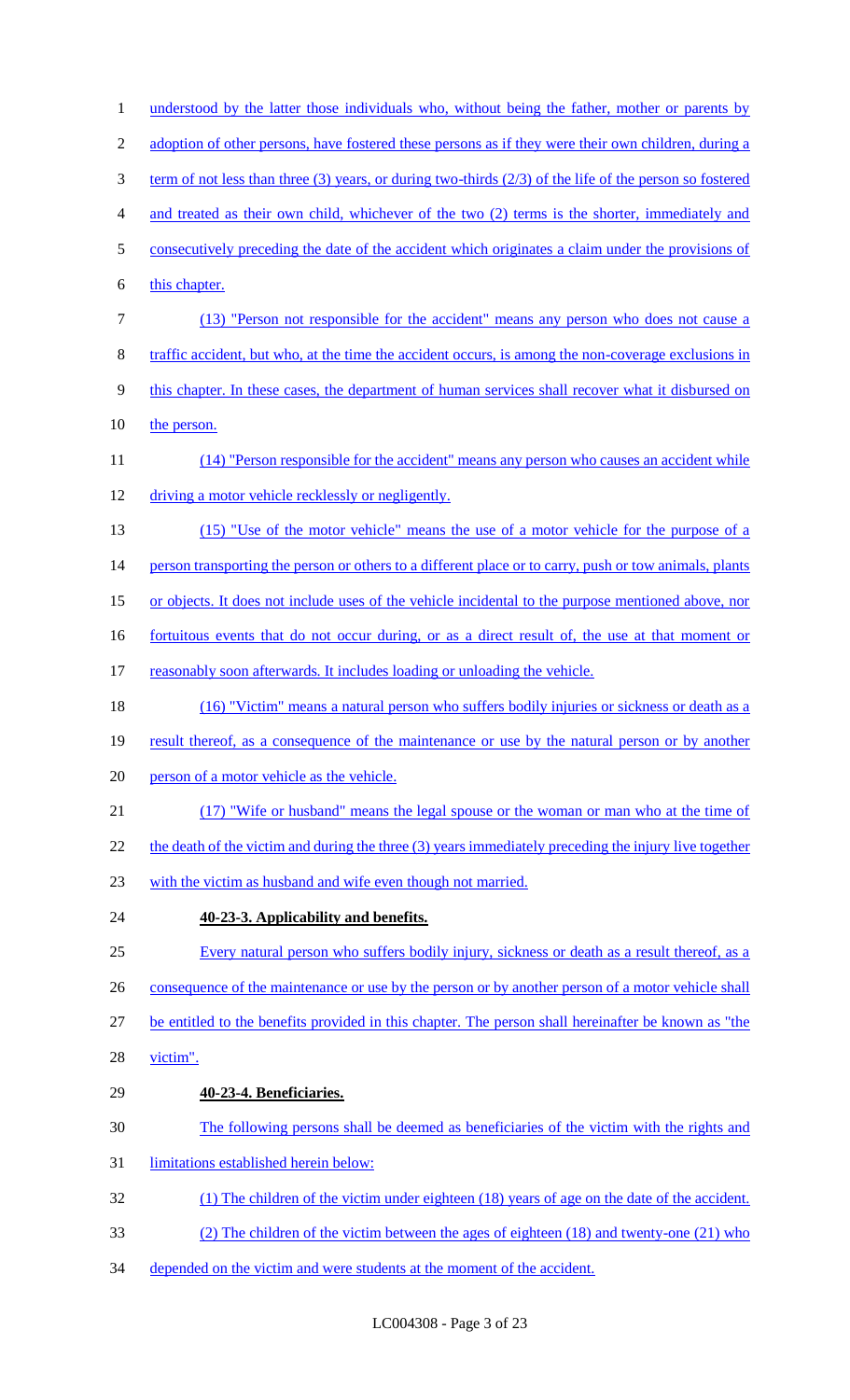(3) The husband or wife of the victim who depends thereon for support. (4) The parents of the victim when they depended thereon for their support because they were unable to provide for themselves and have no other means of support. (5) Any person who depends on the victim and is unable to be independent and without help therefrom. **40-23-5. Benefits - General.**  (a) Benefits. The benefits provided herein include disability payments, medical hospital services, dismemberment, death and funeral expenses. (b) Payable benefits and available services. The payable benefits shall be as herein below 10 stipulated, after deducting therefrom any other benefits from other insurance programs to which 11 the victim or the victim's beneficiaries are eligible and which deduction is provided for hereunder. 12 (c) If the victim receives from the department of human services to which the victim is 13 eligible under other insurance programs and for which deduction is herein provided, and the 14 deduction is not made in the cases where it applies, the amount of the corresponding deduction 15 shall be deducted from the benefits to which the victim is entitled in accordance with the programs 16 and shall be paid by the agency in charge of the department of human services of the programs directly to the department of human services, up to the limit of the coverage of the insurance programs. (d) If a victim eligible for weekly compensation benefits for bodily injuries received from 20 the state insurance fund, by reason of the same automobile accident, benefit payments for transitory disability, and the manager of the fund decides that the injury of the victim is one of a non-22 occupational nature, the payments shall be deducted from the weekly compensation benefits to which the victim is entitled under this chapter. This deduction shall never be made for an amount 24 exceeding the weekly compensation benefits to which the victim is entitled. The amount so deducted shall be reimbursed by the department of human services to the state insurance fund, upon previous presentation by the manager of the fund of a certified voucher showing liquidation of the payments made to the victim. (e) The claiming and obtaining of benefits by a claimant under the provisions of this chapter 29 through false information or statements shall be guilty of the crime of perjury. (f) If the victim receives payments from other sources for medical-surgical and 31 hospitalization services rendered as provided in this chapter, the department of human services may 32 recover from the victim's beneficiaries up to a sum equal to the value of the services rendered. (g) Deductible benefits. All benefits or advantages that the victim or the victims beneficiaries may receive or may be entitled to receive from other sources on account of the injuries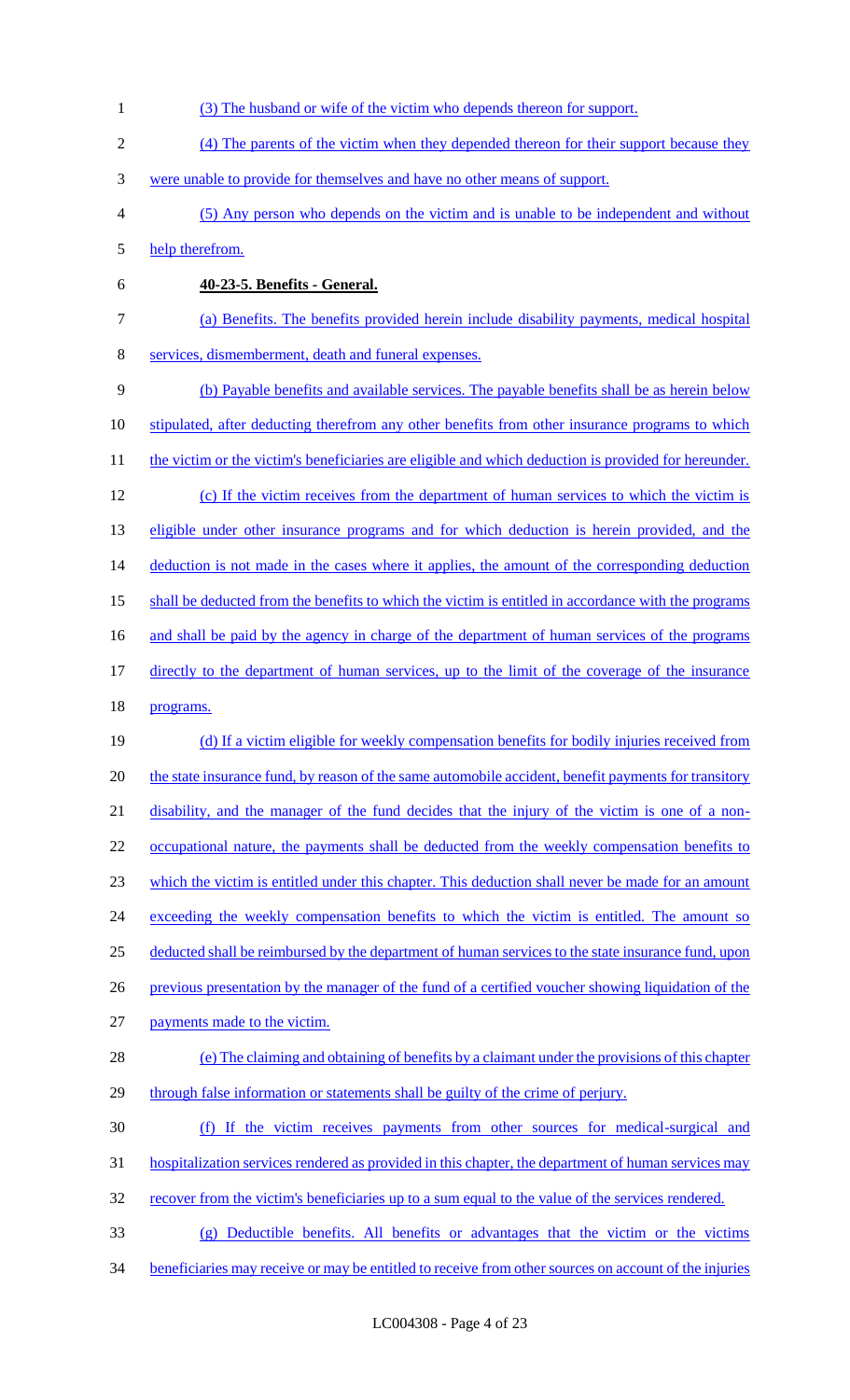| $\mathbf{1}$   | suffered shall be deducted from the benefits corresponding to the victim under this chapter, except |
|----------------|-----------------------------------------------------------------------------------------------------|
| $\overline{2}$ | when otherwise provided herein. Whenever the victim uses the services provided by this chapter,     |
| $\mathfrak{Z}$ | the payments that the victim or the victims beneficiaries may receive or may be entitled to receive |
| $\overline{4}$ | from other insurance programs by reason of the services shall be paid to the department of human    |
| 5              | services, up to a sum not to exceed the amount expended by the department of human services to      |
| 6              | render the service.                                                                                 |
| $\tau$         | (h) Nondeductible benefits. The following benefits shall be considered nondeductible                |
| $8\,$          | benefits and shall not diminish the amount to be collected or received from the department of human |
| 9              | services, nor shall they be payable to the department of human services in case the services herein |
| 10             | provided are used:                                                                                  |
| 11             | (1) Benefits by reason of the obligation of the family support;                                     |
| 12             | (2) Inheritance estates;                                                                            |
| 13             | (3) Life insurance;                                                                                 |
| 14             | (4) Gifts; and                                                                                      |
| 15             | (5) Social security benefits. Payments made by the employer to employees shall not be               |
| 16             | considered as gifts.                                                                                |
| 17             | (i) The death benefit provided in §40-23-7 shall be paid provided the victim dies as a result       |
| 18             | of the injuries suffered within one year after the date of the accident.                            |
| 19             | (j) If the injuries suffered in an accident caused the losses set forth in this chapter within      |
| 20             | fifty-two (52) weeks after the date of the accident, the department of human services shall pay the |
| 21             | sum provided for the losses.                                                                        |
| 22             | (k) The board of directors of the department of human services, with the approval of the            |
| 23             | commissioner of insurance of Rhode Island, shall increase the benefits provided by this chapter,    |
| 24             | including payments for disability, medical-hospital services, dismemberment, death and funeral      |
| 25             | expenses benefits. The office of commissioner of insurance shall have sixty (60) days to determine  |
| 26             | the source or denial of the increase proposed by the board of directors of AACA. If the sixty (60)  |
| 27             | days elapse without any statement from the office of commissioner of insurance, it shall be         |
| 28             | understood that there is no objection to the proposed benefits increase and they shall take effect  |
| 29             | immediately and/or on the date provided in the determination of increase made by the board of       |
| 30             | directors of AACA.                                                                                  |
| 31             | (1) Benefits for dismemberment. The following benefits for dismemberment shall be paid              |
| 32             | by the department of human services in the event the indicated disabilities occur:                  |
| 33             | $(1)$ Loss of sight of both two $(2)$ eyes ten thousand dollars $(\$10,000)$ ;                      |
| 34             | $(2)$ Loss of both two $(2)$ feet at or above the ankle ten thousand dollars (\$10,000);            |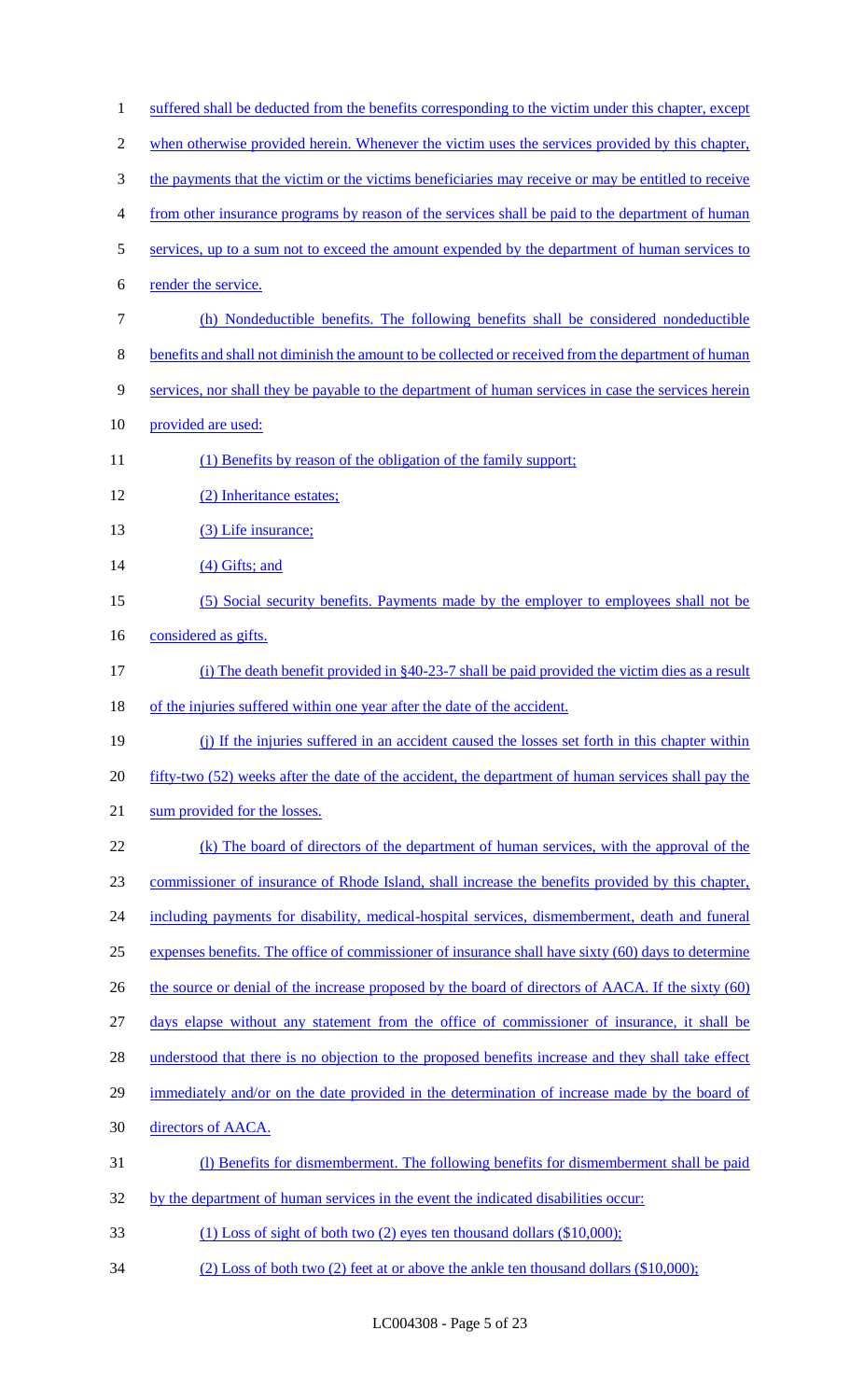- 1 (3) Loss of both two (2) arms at or above the wrist ten thousand dollars (\$10,000);
- 2 (4) Loss of one (1) arm and one (1) leg ten thousand dollars  $(\$10,000)$ ;
- 3 (5) Loss of one (1) arm at or above the wrist seven thousand five hundred dollars (\$7,500);
- 4 (6) Loss of one (1) leg at or above the ankle seven thousand five hundred dollars (\$7,500);
- 5 (7) Loss of one (1) hand or one foot five thousand dollars (\$5,000);
- 6 (8) Total loss of sight of one eye five thousand dollars (\$5,000);
- 7 (9) Loss of at least three (3) fingers or three (3) toes 2,500; and
- 8 (10) In case a person suffers more than one of the losses indicated above, the maximum
- 9 amount for all the losses shall be ten thousand dollars (\$10,000).
- 10 (m) Compensation for loss of income due to disability; reinstatement.
- 11 **40-23-6. Compensation for loss of income due to disability - Reinstatement.**
- 12 (a)(1) Compensation. If within the twenty (20) days following the date of the accident the

13 injuries received disable a victim other than an unemployed spouse, the department of human

14 services shall pay to the victim a benefit for loss of income by disability. The benefit shall be

15 equivalent to fifty percent (50%) of the weekly income not received by the victim, subject to a

16 maximum of one hundred dollars (\$100) weekly while the victim is disabled, during the first fifty-

17 two (52) weeks reckoning from the date of the accident, and to fifty percent (50%) of the weekly

- 18 income not received by the victim, subject to a maximum of one hundred dollars (\$100) weekly
- 19 while the victim is disabled, during the subsequent fifty-two (52) weeks.
- 20 (2) To avail oneself of the benefit of weekly compensation it shall be required that at the 21 time of the accident or during any six (6) of the twelve (12) months preceding same the victim was

22 holding a remunerated job or performing an activity or engaged in a profession or in an income-

- 23 yielding business of the victim.
- 24 (3) The regular disability benefit provided by this subsection shall not be paid during the 25 first fifteen (15) days following the date the disability begins.
- 26 (4) For the purposes of computing the compensation contemplated in this chapter, there

27 shall be understood that the week consists of five (5) working days and the workday of eight (8)

- 28 hours; except that from the facts investigated it is deduced that the victim worked regularly more
- 29 than forty (40) hours a week.
- 30 (b)(1) Loss of income. The loss of income shall be determined by taking as a basis the
- 31 income earned by the victim at the time of the accident. If the victim had then no income, the loss
- 32 of income shall be computed on the basis of the equivalent of the average weekly income earned
- 33 by the victim during the last six (6) of the last twelve (12) months immediately preceding the
- 34 accident, when the victim was holding a remunerated job or performed an activity or engaged in a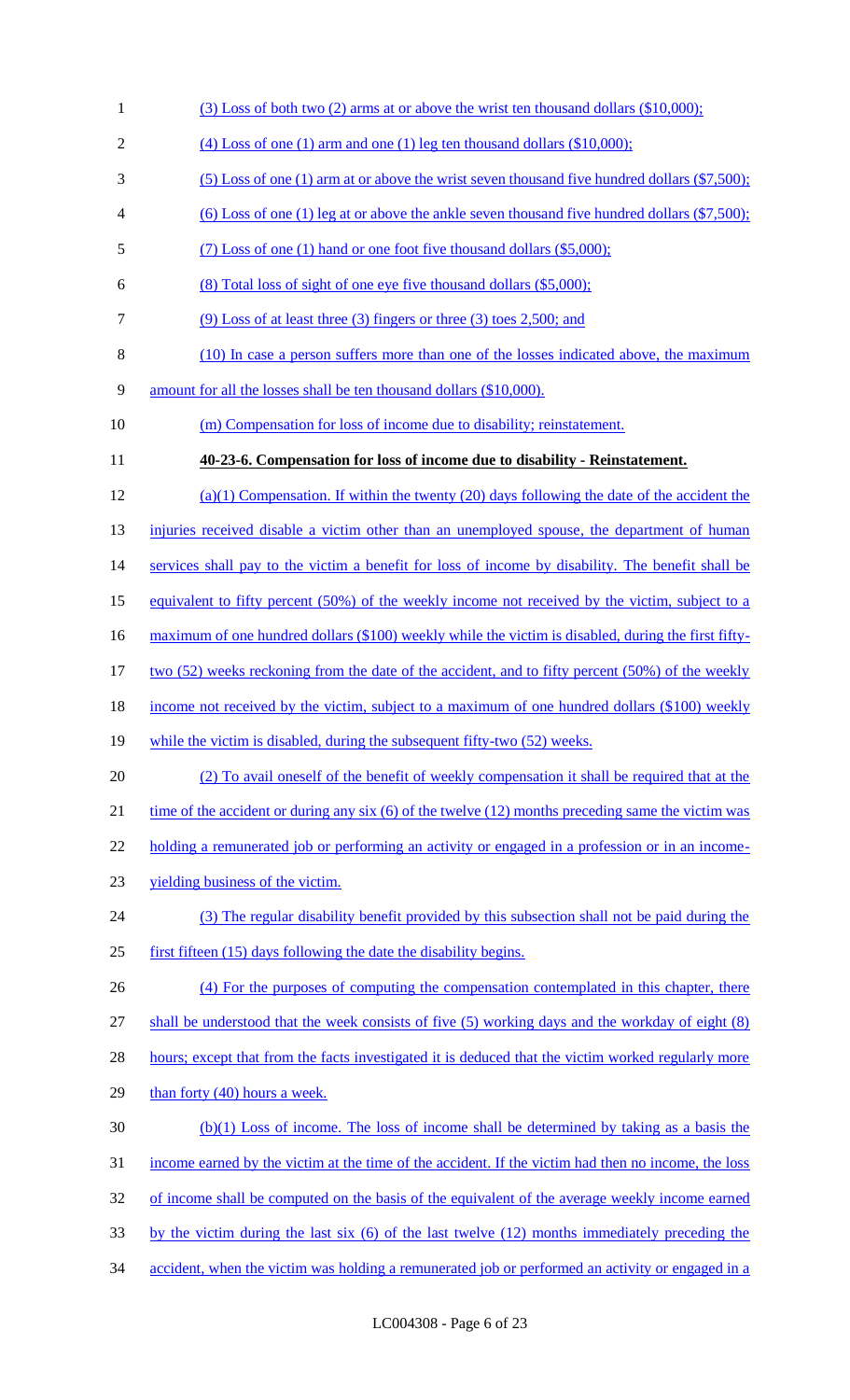1 profession or in an income-yielding business of the victim.

2 (ii) The department of human services shall by regulation ad hoc establish the criteria that 3 may facilitate the determination of loss of income of the victims. 4 (iii) When the disabled victim is an unemployed spouse the department of human services 5 shall pay the victim a benefit of twenty-five dollars (\$25.00) a week subject to a maximum of 6 sixteen (16) weeks. 7 (2) The loss of income requirement to be entitled to collect weekly compensation for total 8 and continuous disability shall be deemed as established even though the claimant continues to 9 receive regular salary payments for accumulated vacation leave, it being understood there is a real 10 loss of income. However, there shall be no loss of income when one continues to receive regular 11 salary for accumulated sick leave; in that case, the loss of income shall be established solely if the 12 victim would have been entitled to liquidate sick leave accumulated and not used, in cash, some 13 time within the term of one year from the date of the accident, in which case all the time that the 14 victim is absent from work due to injuries suffered in the accident shall be counted as accumulated 15 and then the loss of income shall be determined in accordance with what was actually earned or not 16 earned. 17 (c) Reinstatement. In the cases of disability covered by this chapter, when the injured 18 person is employed, the employer shall reserve the job the worker was doing when the disability 19 commenced and to reinstate the worker in it, subject to the following conditions: 20 (1) That the worker requires the employer to reinstate the worker in the job within the term 21 of fifteen (15) days, counting from the date the worker is discharged from treatment, provided the 22 requirement is not made after six (6) months have passed from the date of inception of the disability; 23 (2) That the worker is mentally and physically able to fill the job when the worker asks the 24 employer for reinstatement; and 25 (3) That the job exists when the worker requests reinstatement. It shall be understood that 26 the job exists when it is vacant or filled by another worker. It shall be presumed that the job was 27 vacant when it was filled by another worker within thirty (30) days following the date the 28 reinstatement was requested. If the employer does not comply with the provisions of this clause, 29 the employer shall be bound to pay the worker or beneficiaries the wages the worker would have 30 earned if reinstated. The worker shall also be liable for any damages caused. The worker or the 31 worker's beneficiaries shall file and process the corresponding claim for reinstatement and/or 32 damages in superior court. 33 **40-23-7. Death benefits.** 

LC004308 - Page 7 of 23

34 (a) A death benefit of one thousand dollars (\$1,000) shall be paid for funeral expenses.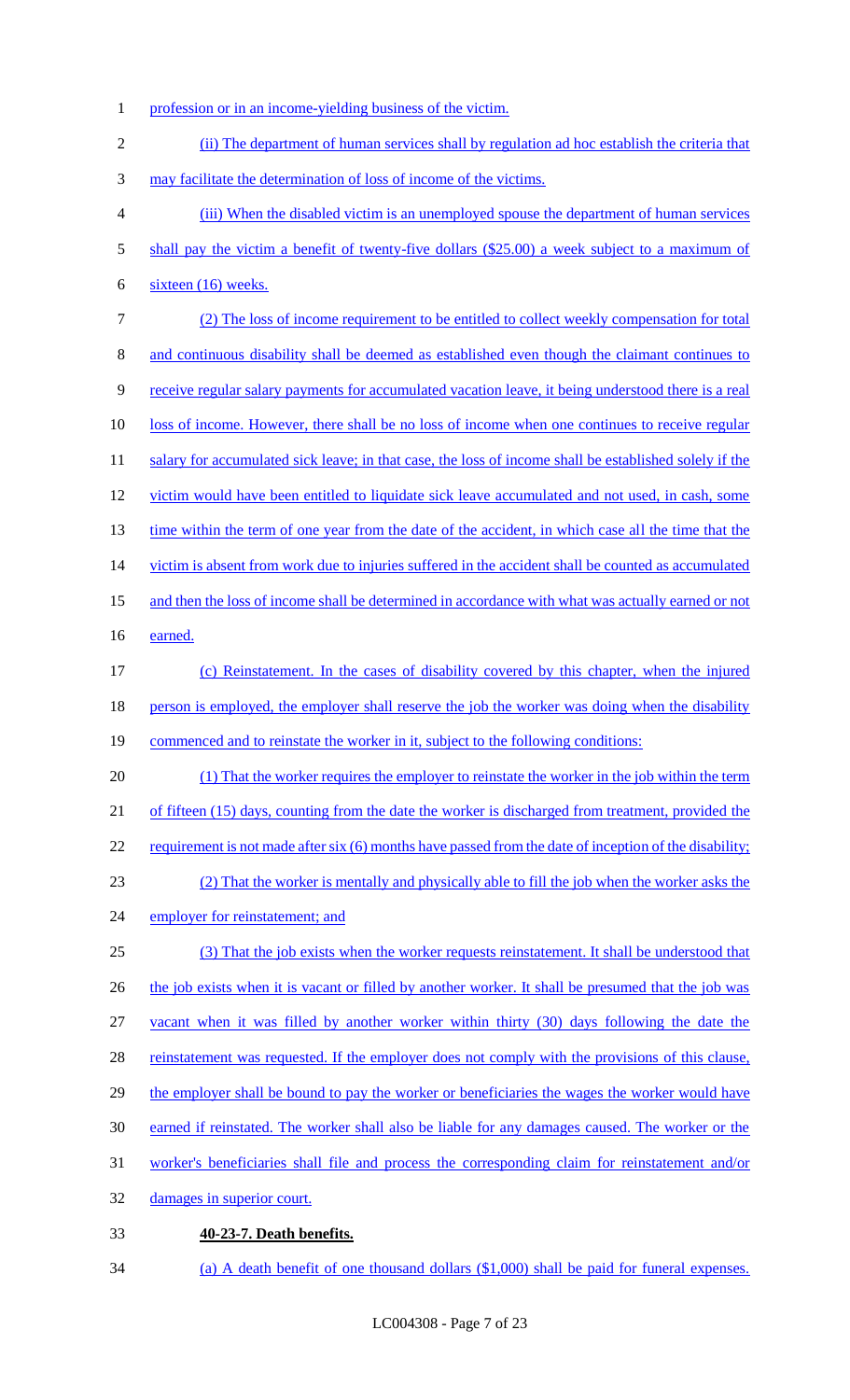1 This benefit may be paid, up to the sum of the expenses incurred, to any person who produces 2 acceptable evidence to the department of human services of having incurred the funeral expenses 3 of the victim. Any remaining balance shall be paid to the beneficiaries of the victim. 4 (b) There shall also be paid the following death benefits, subject to the conditions herein 5 below indicated: 6 (1) Ten thousand dollars (\$10,000) to the primary dependent; 7 (2) One Thousand dollars (\$1,000) to each secondary dependent up to a maximum of five 8 thousand dollars (\$5,000). 9 (3) The following benefits to the children of the victim: 10 (i) Five thousand dollars (\$5,000) for each disabled child regardless of their age; 11 (ii) Five thousand dollars (\$5,000) for each child four (4) years of age or under; 12 (iii) Four thousand dollars (\$4,000) for each child over four (4) years, but under ten (10) 13 years; 14 (iv) Three thousand dollars (\$3,000) for each child ten (10) years or more but under fifteen 15 (15) years; and 16 (v) Two thousand dollars (\$2,000) for each child fifteen (15) years of age or over, but under 17 eighteen (18) years. Those children between the ages of eighteen (18) and twenty-one (21) years 18 who depended on the victim and were students at the time of the accident shall also be entitled to 19 this benefit. If the benefit for the children, computed according to the preceding formula, exceeds 20 ten thousand dollars (\$10,000), each one's benefit shall be adjusted by multiplying ten thousand 21 dollars (\$10,000) by the ratio there is between the benefit corresponding to each child according to 22 the above scale and the sum total of the benefits corresponding to all the children, according to that 23 scale. If the children also qualify as primary dependents, the benefit corresponding to each one shall 24 be determined by multiplying ten thousand dollars (\$10,000) by the ratio there is between the 25 benefit corresponding to each child, and the sum total of the benefits corresponding to all the 26 children, according to the provisions of this section. 27 (c) For the purposes of the death benefit, there shall be considered as primary dependents: 28 (1) The wife of the victim, or in lieu thereof; 29 (2) The husband of the victim, or in lieu thereof; 30 (3) The children of the victim, or in lieu thereof; and 31 (4) The parents of the victim. 32 (d) For purposes of the death benefit, there shall be considered as a secondary dependent: 33 (1) The parents of the victim when they do not qualify as primary dependent, or in lieu 34 thereof; and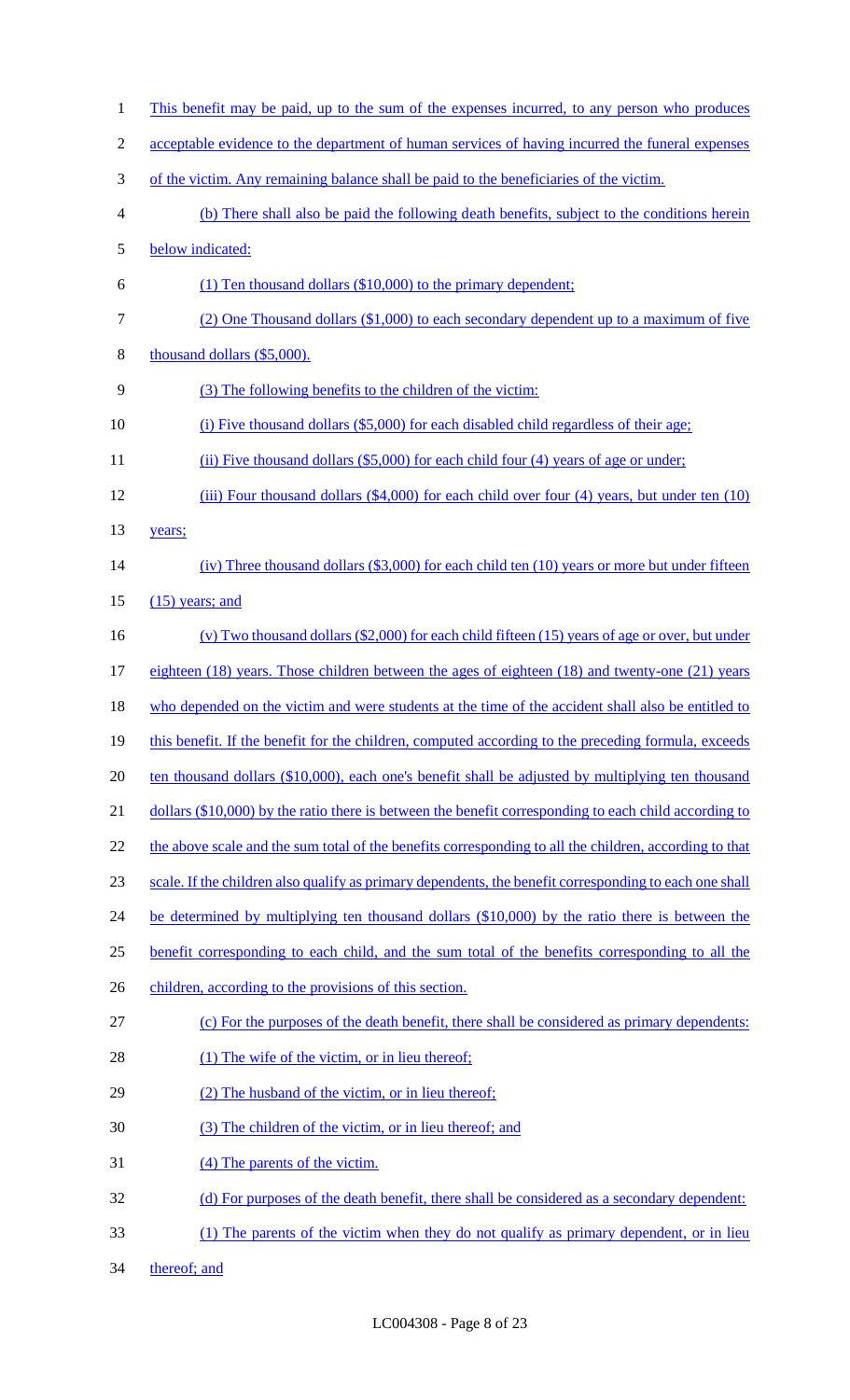1 (2) Other dependents.

| $\overline{2}$ | 40-23-8. Medical - Hospital benefits.                                                                    |
|----------------|----------------------------------------------------------------------------------------------------------|
| 3              | (a) The victim shall be entitled to receive the medical, hospitalization, convalescence home,            |
| 4              | and rehabilitation services and medicines that may be reasonably required by the victim's condition      |
| $\mathfrak{S}$ | during the two (2) year term following the accident, which may be available within the jurisdiction      |
| 6              | of the state of Rhode Island. In the case of paraplegics and quadriplegics, and in cases of severe       |
| $\tau$         | trauma and/or multiple fractures with complications of a nature as to require prolonged medical          |
| 8              | treatment, the services may be given for a term longer than two (2) years as provided by the board       |
| $\overline{9}$ | through regulations. In connection with the above, "severe trauma" means injuries whose treatment        |
| 10             | and rehabilitation require a term longer than two (2) years, in the judgment of a medical evaluation     |
| 11             | committee created by the department of human services.                                                   |
| 12             | (b) The department of human services shall provide the services under contract with                      |
| 13             | physicians and facilities, or directly according to the limits, criteria, and methods of providing       |
| 14             | services which it establishes through regulations. If the victim receives emergency treatment in a       |
| 15             | hospital or other types of facilities which do not have service contracts with the department of         |
| 16             | human services, or if the latter authorizes the victim to use the facilities, they shall provide the     |
| 17             | services and the department of human services shall pay them for the cost of the services rendered       |
| 18             | based on an average of the rates used by the department of human services at present to pay for          |
| 19             | similar services to hospitals, physicians, laboratories and other entities which provide health          |
| 20             | services under contract in the area they are located. In the event the victim has paid for the services, |
| 21             | the victim's would be entitled to claim from the department of human services the cost of the            |
| 22             | services on the basis of the above-stated average. The invoices for claims for health services           |
| 23             | rendered shall be filed no later than one hundred twenty (120) days as of the date on which the          |
| 24             | services were rendered. All claims with respect to the return of invoices or payments made by the        |
| 25             | department of human services for health services invoices shall be filed within forty-five (45) days     |
| 26             | as of the date of the payment. When the last day to file invoices for claims on time is Saturday,        |
| 27             | Sunday, or a non-working holiday for the department of human services, the invoices shall be             |
| 28             | considered as filed on time, as long as they are filed on the next working day. The department of        |
| 29             | human services shall not pay invoices received after the deadline for their filing. All terms and        |
| 30             | conditions established in this clause are of a jurisdictional nature and noncompliance therewith bars    |
| 31             | the department of human services or the court with authority from considering the matters.               |
| 32             | 40-23-9. Benefits - Payment.                                                                             |
| 33             | (a) The department of human services shall, by regulation, establish the standards that will             |

govern the payment of all benefits provided in this chapter, both to victims of accidents and to their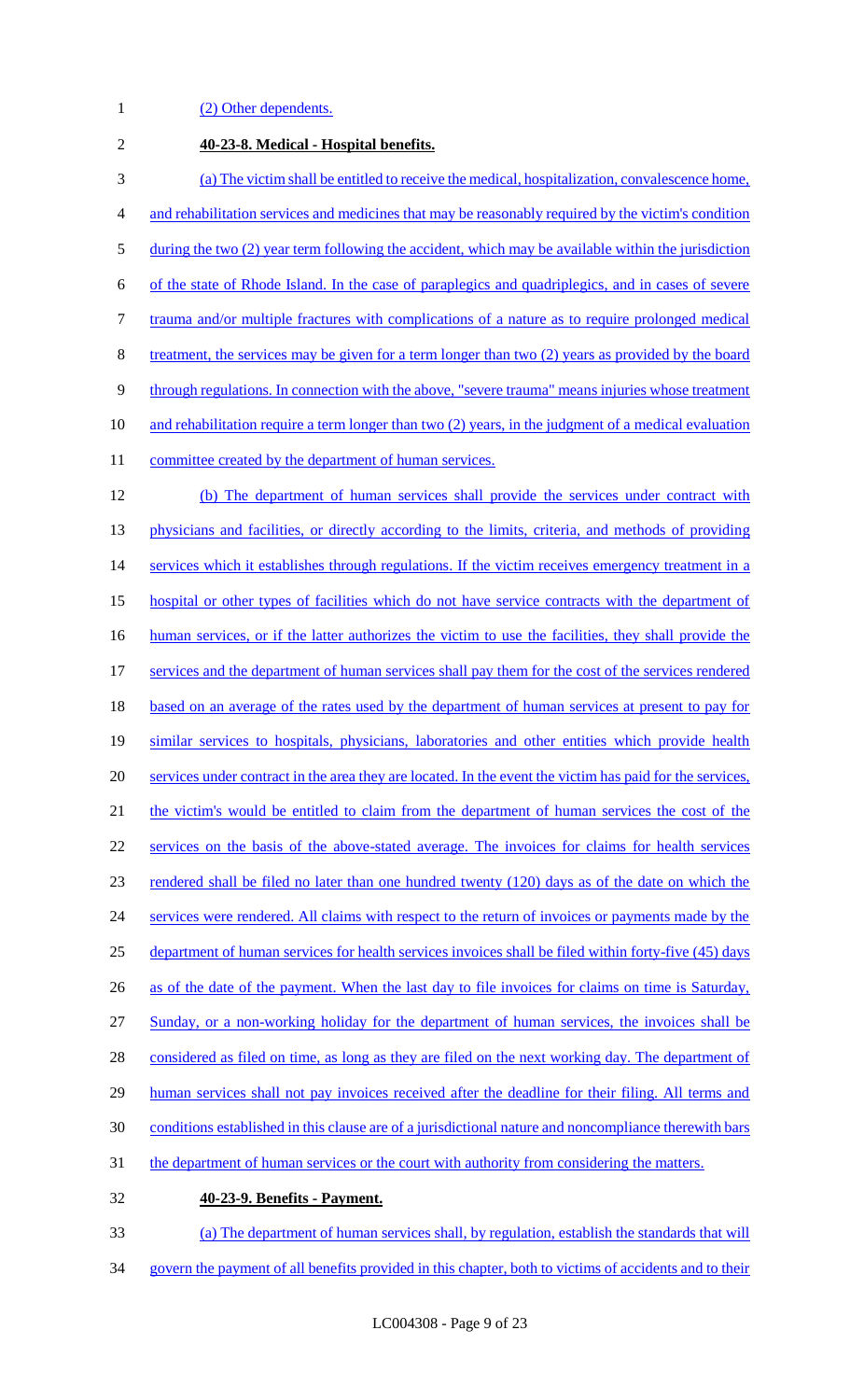1 beneficiaries; provided, that:

| $\overline{2}$ | (1) When the payment of a benefit for dismemberment is in order, same shall be liquidated                |
|----------------|----------------------------------------------------------------------------------------------------------|
| 3              | systematically so that the benefits that the victim may receive from the department of human             |
| 4              | services do not exceed the equivalent of fifty dollars (\$50.00) weekly.                                 |
| 5              | (2) The death benefits shall be paid at the rate of the equivalent of fifty dollars (\$50.00)            |
| 6              | weekly for family unit. The department of human services shall determine by regulation what is a         |
| 7              | family unit and how the benefit shall be paid when the latter does not exist.                            |
| 8              | (3) The department of human services may authorize payments of more than the equivalent                  |
| 9              | of fifty dollars (\$50.00) weekly or the liquidation of the benefit in one single sum, when it is shown  |
| 10             | that it will redound in benefit of the victim or the victim's beneficiaries.                             |
| 11             | (4) If the amount of the benefit one is entitled to is greater than two thousand dollars                 |
| 12             | $(\$2,000)$ , the department of human services may require the victim or the victim's beneficiaries to   |
| 13             | use the benefit or any part thereof for the purchase of a farm or house, or to acquire a productive      |
| 14             | business or to make any other profitable investment.                                                     |
| 15             | (b) The benefits payable under this chapter may not be assigned, sold or transferred and                 |
| 16             | any contract assigned, sold or transferred shall be void. Benefits may not be seized or confiscated,     |
| 17             | nor shall the victim or the victim's beneficiaries be deprived, through a lawsuit, of the possession     |
| 18             | of same.                                                                                                 |
| 19             | (c) The following persons shall not be entitled to collect the benefits provided by this                 |
| 20             | chapter for the victim of the accident, but the victim's beneficiaries shall be entitled to the benefits |
| 21             | corresponding to them:                                                                                   |
| 22             | (1) Those whose injuries were caused by an act or omission on their part performed for the               |
| 23             | purpose of causing damage to their own person.                                                           |
| 24             | (2) Those who at the time of the accident were driving a motor vehicle without a driver's                |
| 25             | license in effect at the time and for the operation of that particular motor vehicle, or whose vehicle   |
| 26             | has no valid motor vehicle license and license plate on that date. To the effects of this clause, a      |
| 27             | learner's permit is not sufficient authorization to operate a motorcycle or moped.                       |
| 28             | (3) Those who at the time of the accident were participating in automobile races or in speed             |
| 29             | tests, either as drivers, passengers, spectators or as officials or employees in areas reserved for the  |
| 30             | activities.                                                                                              |
|                |                                                                                                          |
| 31             | (4) Those whose injuries occurred while committing a criminal act other than a violation                 |
| 32             | to the traffic laws.                                                                                     |

34 drunkenness or under the effect of drugs.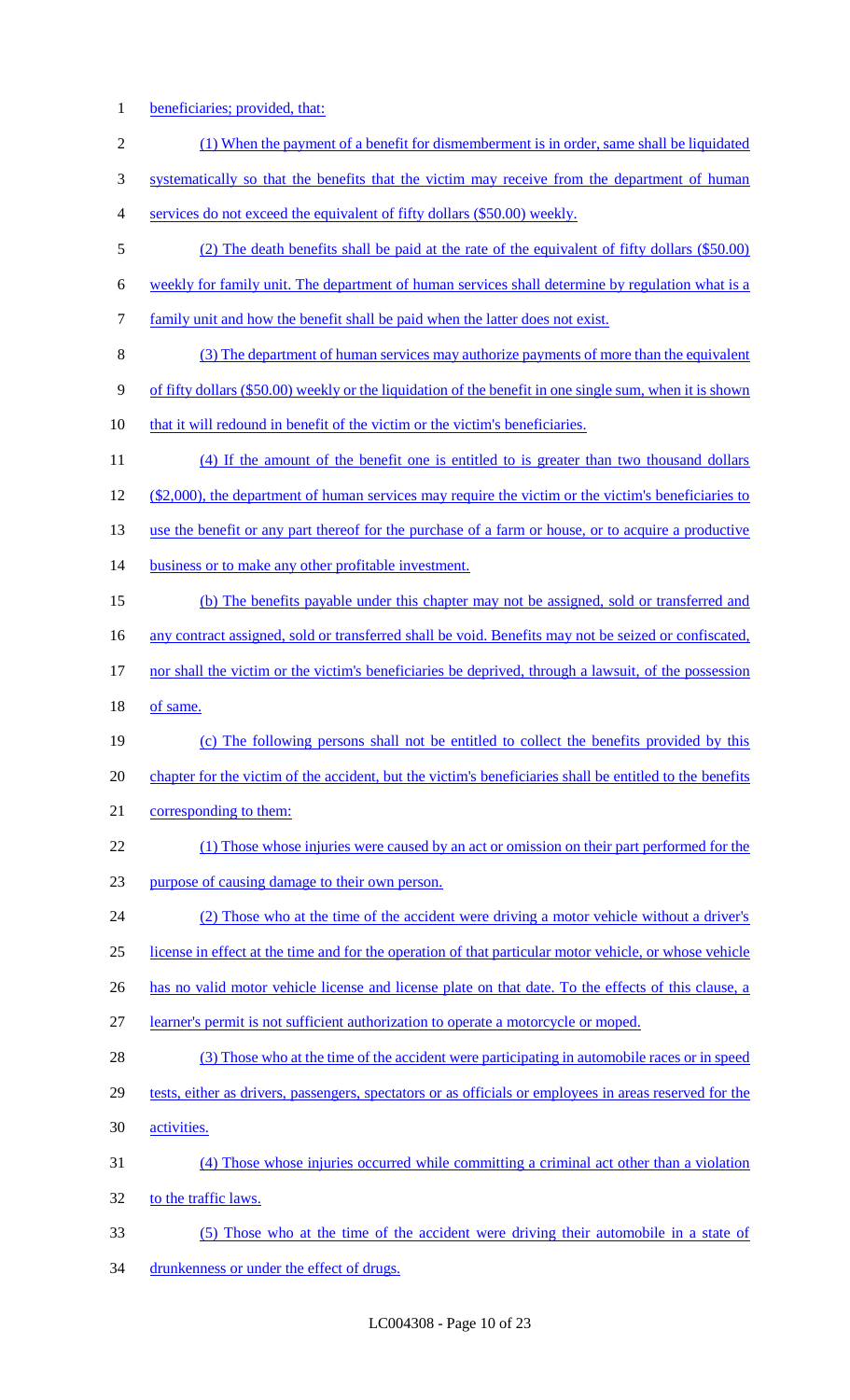1 (d) The benefits provided by this chapter may not be used for the payment of fees for legal 2 services rendered to the victim by virtue of an application for benefits or of a lawsuit filed under 3 this chapter, except in the manner the department of human services may by regulation provide. 4 (5) The benefits of this chapter shall only be paid for injuries which have occurred in Rhode 5 Island and the medical and hospital services shall only be rendered in the state of Rhode Island. 6 **40-23-10. Rights of the department of human services to indemnity.**  7 (a)(1) The department of human services shall be entitled to be indemnified by the person 8 responsible for the accident for all the expenses incurred by the department of human services in 9 connection to the accident, if the damages were caused intentionally or under the effects of alcohol 10 or narcotic drugs, or while driving an automobile without a legal permit to do so, or while 11 committing a criminal act other than a violation of the traffic laws, or while participating in 12 automobile races or speed tests. 13 (2) The department of human services shall be entitled to be indemnified by the person 14 who is responsible for the accident for all expenses incurred by the department of human services 15 with respect to the person. 16 (b) When the victim in the cases provided herein files a legal action against the driver 17 involved in the accident and the court grants the victim an indemnification under the principle of 18 liability on the grounds of negligence, the defendant shall inquire, before payment of the judgment, 19 if the department of human services is entitled to be reimbursed for any or all of the benefits paid 20 by the latter to the victim. If the department of human services is entitled to the reimbursement, the 21 payment shall be issued separately in favor of the department of human services and of the claimant 22 victim for the respective amount corresponding to them. If the defendant pays the judgment without 23 considering the interests of the department of human services, and if the latter is unable to recover 24 the corresponding sum from the victim, the department of human services shall be entitled to be 25 indemnified by the defendant or the plaintiff for the loss thus suffered. 26 (1) The department of human services shall be entitled to resort to the competent court of 27 first instance in any case seeking indemnification before the courts, based on the application of the 28 principle of liability on the grounds of negligence, for damages or injuries for which benefits were 29 provided pursuant to this chapter. The victim or the victim's legal heirs shall be required by the 30 corresponding court, so that prior to the continuation of the proceedings of the case, the plaintiff is 31 to notify the department of human services with a copy of the claim filed, which shall include in its 32 caption or in one of its allegations, the number of the case of their claim in the department of human 33 services. Non-compliance with the provisions in this section shall be sufficient cause for the 34 corresponding legal action of the case to be dismissed without prejudice, before the court grants a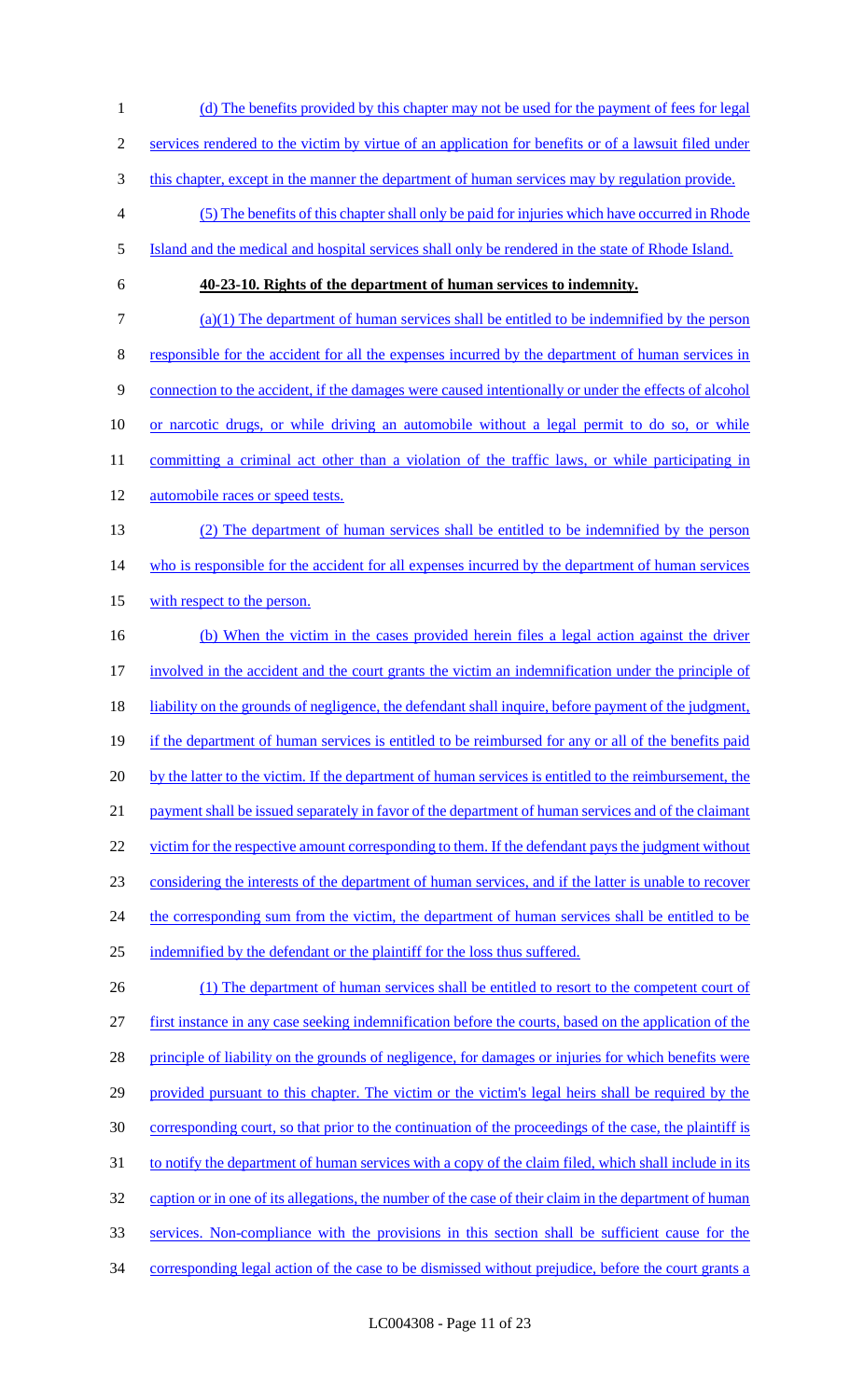1 discretional term for compliance with these provisions, which shall never be less than thirty (30)

2  $\frac{days.}{9}$ 

 (2) The department of human services shall be entitled to be indemnified, for the expenses incurred, by the owner of the motor vehicle according to the corresponding registration in the 5 department of transportation, who shall be severally liable therefor before the department of human services, unless the victim is able to prove that the vehicle was stolen.

7 (3) In every circumstance under this section in which the department of human services is 8 entitled to indemnification, it shall exercise the corresponding action within fifteen (15) years from 9 the date of the accident. The filing of a claim before the court, the authentic extrajudicial claim, or 10 any act of recognition of a debt by the debtor shall interrupt the term of prescription. In every case 11 where the fifteen (15) year prescriptive term applies, once the term has elapsed and the reasonable 12 collections pursuant to the regulation it is hereby authorized to approve, the department of human 13 services shall proceed to remove the account off its books, having accredited the collections made. 14 (4) In all cases whereby the department of human services is notified of an action under 15 this chapter, it shall appear in court to exercise its rights. Should the department of human services 16 fail to appear in court within a term of one year, its cause of action shall be understood to have been

# 17 abandoned with prejudice, and the court shall pass judgment to that effect.

18 (c) In all cases in which there is a right to recover, pursuant to the preceding subsection, a 19 lien shall be created over the motor vehicle and over the driver's license of the person liable to 20 indemnify the department of human services. The department of human services shall file an 21 application for a notation of lien for money it is owed at the department of transportation. The 22 notation shall constitute an actual lien over the motor vehicle and a prohibition against the transfer 23 of the motor vehicle or the issuing or renewal of any type of motor vehicle license and/or driver's 24 license until the lien is paid, nullified or until an agreement to pay is reached with the department 25 of human services. The department of human services shall establish the procedure for the 26 agreements to pay through regulations. Notwithstanding the provisions of the previous subsection, 27 the title of the motor vehicle with an annotation of lien may be transferred if the lien is imposed 28 after the date in which the motor vehicle changes owner; in other words, the date of the formalized 29 transfer on the back of the registration of the motor vehicle or trailer or by attesting document. The 30 secretary of the department of transportation shall notify the imposition of the lien in the same 31 manner it is done with respect to administrative fines and the victim shall keep a register of liens. 32 If the owner of the vehicle and/or driver's license holder affected by the notation of administrative 33 lien considers that the ACAA is not entitled to recover against the victim or that the amount 34 imposed for recovery is incorrect, the victim may request an administrative review at the regional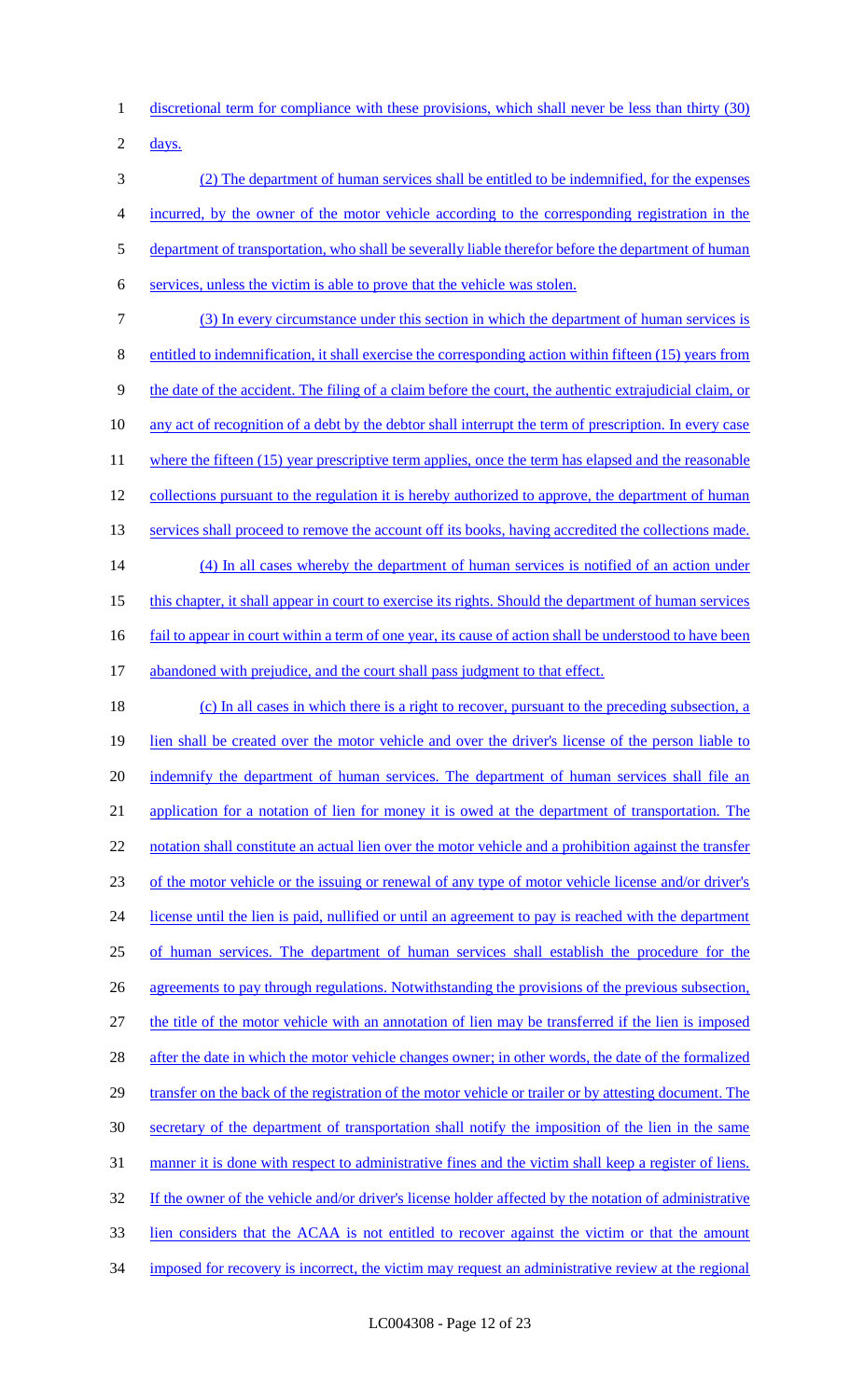1 office of the ACAA corresponding to the victim domicile, by filing a request for a review within 2 thirty (30) days after being notified of the administrative lien. The department of human services 3 shall provide the procedure for the administrative review before the ACAA through regulation. The 4 decision from the administrative review shall be reviewable by the court of first instance, using the 5 procedure provided in the vehicles and traffic act of Rhode Island for the review of administrative 6 fines. The liens may be paid at the locations and in the manner stated herein below: 7 (d)(1) At the department of transportation, taken in person or through an agent, in cash, 8 check or certified check, or money order, or a certified check or money order sent by mail, payable 9 to the automobile accident compensation division of the department of human services. 10 (2) At the regional offices or at the central office of the automobile accident compensation 11 division of the department of human services. Taken in person or through an agent in cash, or 12 certified check or money order payable to the automobile accident compensation division of the 13 department of human services. Should the payment of the lien be made in the offices of the 14 automobile accident compensation division of the department of human services, the latter shall 15 remit to the department of transportation an authorization to cancel the lien and it shall notify the 16 interested party in writing. The secretary of the department of transportation, the general treasurer, 17 and the automobile accident compensation division of the department of human services are hereby 18 authorized to establish by regulations those other provisions that are necessary to implement the 19 liens' system established herein. 20 **40-23-11. Claims.**  21 (a) Every accident which gives rise to a claim for benefits under this chapter shall be 22 notified to the police and to the department of human services. 23 (b) Every person entitled to claim a benefit under this chapter shall file a claim with the 24 department of human services, except in case of death benefits, within the fifteen (15) days 25 following the date of the accident. 26 (c) The persons entitled to death benefits shall file their claim within one hundred twenty 27 (120) days after the death of the victim, but in all cases the accident must have been notified to the 28 department of human services within the fifteen (15) days following the date of its occurrence. 29 (d) Every person entitled to claim a benefit under this chapter shall submit to the 30 department of human services within the sixty (60) days following the date of the claim, all the 31 evidence that it may be reasonably possible to obtain in connection with the circumstances of the 32 accident and the loss suffered and any other data or evidence, including information on plans, 33 contracts or policies covering or that may cover the benefits provided by this chapter, as well as 34 any other additional evidence that may be required of the person.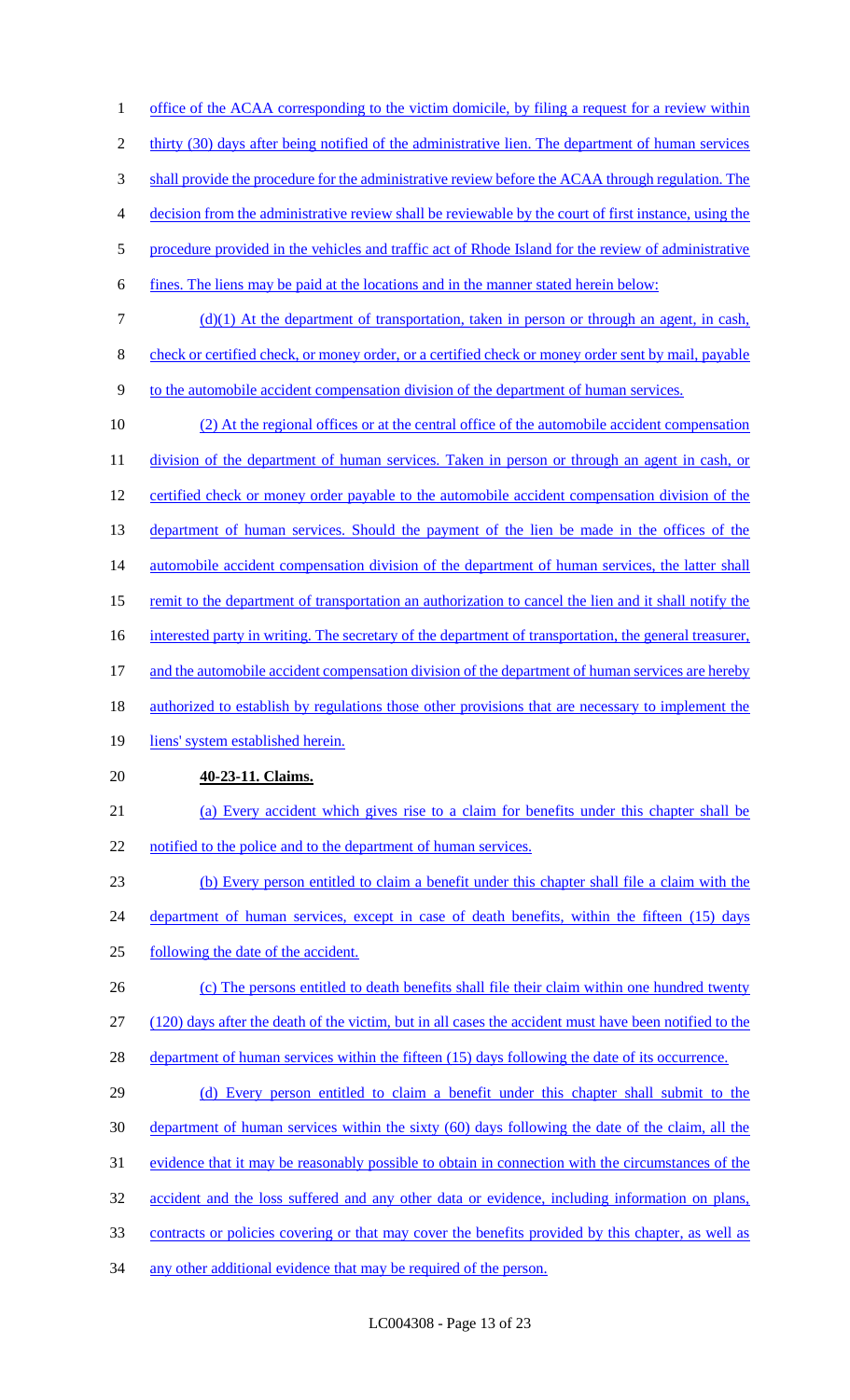(e) Noncompliance with the provisions of the preceding subsections may be sufficient 2 cause for the department of human services to deny the benefits provided by this chapter, unless 3 the claimant shows to the satisfaction of the department of human services that it was impossible for the person to comply with the provisions hereof and that the person did it as soon as the circumstances allowed. **40-23-12. Tort and related items.**  (a) The benefits provided by this chapter for injuries sustained as a result of automobile accidents which occurred in the state of Rhode Island shall be paid, up to the limits indicated in this section, in substitution of the sums that the victim, the victim's survivors or any other person would 10 otherwise be entitled to claim by reason of the accident under the principle of liability on the basis 11 of tort, relieving the responsible party from the payment of all claims up to the limits or up to the 12 amount of the benefits collected by the victim and the victim's beneficiaries, whichever is greater. (b) Any person responsible, through a negligent act on the victim's part, for damages or 14 injuries for which benefits are provided herein, shall be exempted from application of the principle of liability on the basis of negligence. The exemption shall be limited to: (1) The amount of one thousand dollars (\$1,000) for physical and mental sufferings 17 including pain, humiliation and similar damages; and (2) The sum of two thousand dollars (\$2,000) by reason of other damages or losses not 19 included in subsection  $(b)(1)$  of this section. (c) Any person whom a court declares in a civil action responsible for having caused 21 through negligence injuries for which the victim, the victim's survivors or any other person are entitled to receive benefits or medical-surgical and hospital services under this chapter, shall be entitled to a reduction in the sentence to be imposed by the court up to the amount indicated in this section. (1) In each case in which this section applies the court must separately indicate the amount 26 of indemnity granted for damages due to pain and physical and mental sufferings and the amount of indemnity granted for other losses. (2) The deduction applicable to damages for physical and mental sufferings shall be one 29 thousand dollars (\$1,000). (3) The deduction applicable to damages and losses for causes other than physical and mental sufferings shall be the sum of two thousand dollars (\$2,000) or the amount of the total benefits paid by the department of human services, if the amount is greater than two thousand dollars (\$2,000). (4) The indemnity that a court may grant to the survivors of the victim, even when it be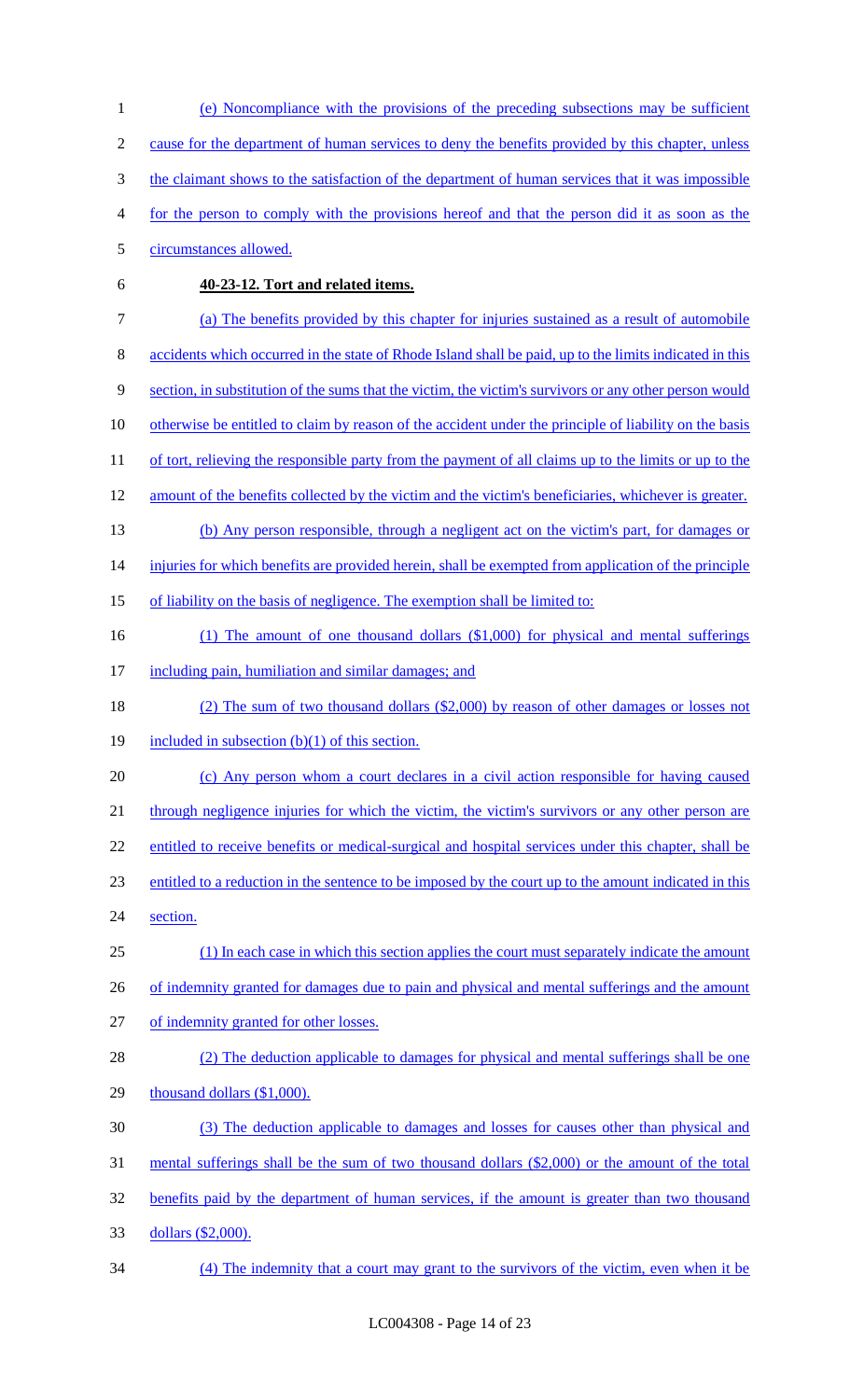- 1 only by reason of moral damages sustained by them on account of the death of the victim, shall be
- 2 reduced by a sum equal to the amount of the benefits that the victim and the victim's beneficiaries
- 3 have received from the department of human services.
- 4 (5) If the liability for the damages caused lie upon two (2) or more persons, the deductions
- 5 provided in this section shall be deducted only once. Same shall be deducted from the total
- 6 judgment to be paid by all the parties. The court shall determine the amount of the deduction which
- 7 shall apply to each one of the parties.
- 8 (6) The provisions of this section shall be applicable to the judgments rendered in claim 9 actions brought in connection with accidents which have occurred on and from July 1, 2018.
- 

#### 10 **40-23-13. Examination, treatment and rehabilitation of injuries - Finding of fact.**

11 (a) Whenever the physical and mental condition of a person be of importance to a claim 12 filed or to be filed for payment of past or future benefits, the department of human services may

- 
- 13 direct the person to submit to the medical examinations as may be necessary.
- 14 (b) If the person refuses to be submitted to the medical examination or to comply with any
- 15 order given by the department of human services in accordance with this section, the department
- 16 of human services shall not make any payment whatsoever to the person or to the person's
- 17 beneficiaries.
- 18 (c) The department of human services may direct any victim to submit to the rehabilitation 19 treatment or training that may be reasonable and justified. Refusal to comply with these orders may 20 entail the loss of the benefits provided under this chapter.
- 21 (d) Every employer shall be under obligation to allow the examining and copying of and
- 22 to furnish to the department of human services, at its request, payrolls, work records and sworn
- 23 statements showing the salaries earned by the victim subsequent to the date of the injuries and
- 24 during a period of one year prior to the date of the accident.
- 25 (e) Every physician, hospital, clinic or institution of medical services which provides any 26 services related with an injury for which benefits or services are claimed under this chapter or which 27 has previously attended the victim in connection with any former injury or condition which may be 28 connected in any way with the injury for which the claim is made, shall furnish, upon request of 29 the department of human services, all the information available from records or memory, including 30 a written report on the history, condition, treatment, dates and costs of the treatment and other 31 services rendered to the injured person, and shall produce and permit the inspection of all the 32 records related with the medical history, the condition, treatment, and the dates and cost thereof,
- 33 and any other information deemed necessary.
- 34 (f) Every physician-employer, hospital, clinic or any person or institution that furnishes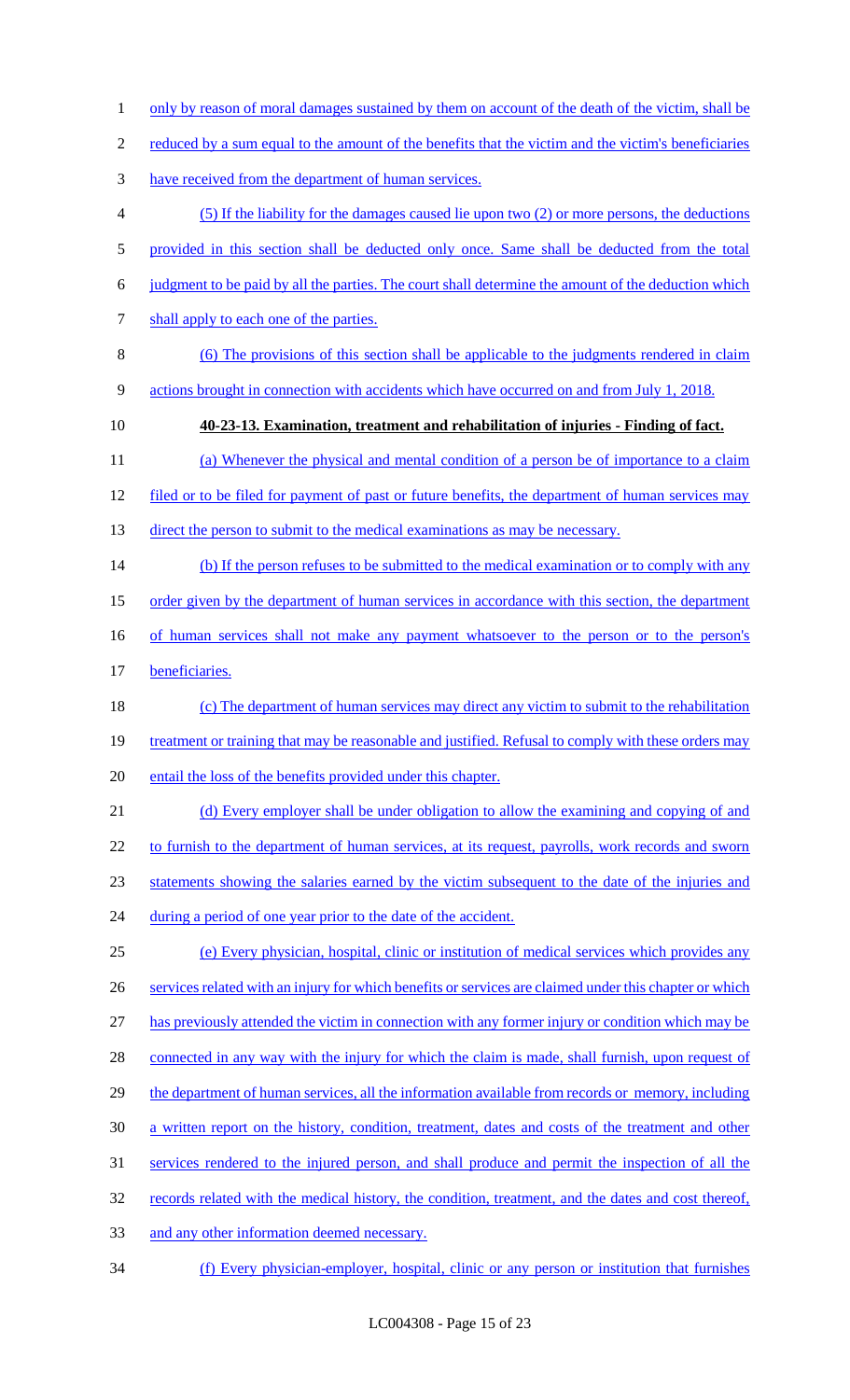1 information requested under the terms of this section, may be reimbursed the cost of furnishing the 2 information, in accordance with the rates that the department of human services may establish to 3 that effect. 4 (g) The information obtained by the department of human services or by its duly authorized 5 employees during the course of the investigations performed in the exercise of the powers granted 6 in this chapter shall be privileged and confidential in nature and may only be divulged with the 7 authorization of the executive director or that of a court of competent jurisdiction when the physical 8 condition or the medical treatment of the victim who has filed a claim against the department of 9 human services is a controversial fact in a judicial proceeding. In the latter case, the court's 10 authorization shall be deemed to extend only to information related to the claimant's physical 11 condition or treatment. 12 **40-23-14. Proceedings to facilitate the investigation and award claims.**  13 (a) When there is required the appearance of persons, their testimony or the production of 14 any document or evidence pertinent to any proceeding or investigation under this chapter, the 15 following provisions shall govern: 16 (1) Every summons, requirement or certification issued by the executive director or 17 authorized representative, or by the board or any of its members, or by the secretary, shall bear the 18 seal of the department of human services or of the board, as the case may be, and may be served at 19 any place in the state. 20 (2) When a person summoned or required in accordance with the present provisions fails 21 to appear to testify or fails to produce or to permit the copying of the books, registries, payrolls, 22 records or documents, as required, or when any person thus summoned refuses to answer any 23 question in connection with any matter or investigation under consideration of the department of 24 human services, the latter may request the assistance of the court of first instance of Rhode Island

- 25 to compel the appearance and the testimony of the person and the production and delivery of the
- 26 books, registries, payrolls, records or documents requested on the matter under consideration.

27 (3) Once the petition is filed with the court of first instance, the court shall issue a summons 28 requiring and ordering the person to appear and depose or to produce the evidence requested, or

- 29 both. Disobedience of the order issued by the court shall be punished as contempt and the payment
- 30 of costs and lawyer's fees shall be imposed on the guilty person.

31 (b) Any person, except government employees, summoned and appearing before the board

- 32 or the department of human services as witness shall receive for each day of appearance a sum
- 33 equal to that received by witnesses appearing before the courts of justice.

34 **40-23-15. The automobile accident compensation division of the department of**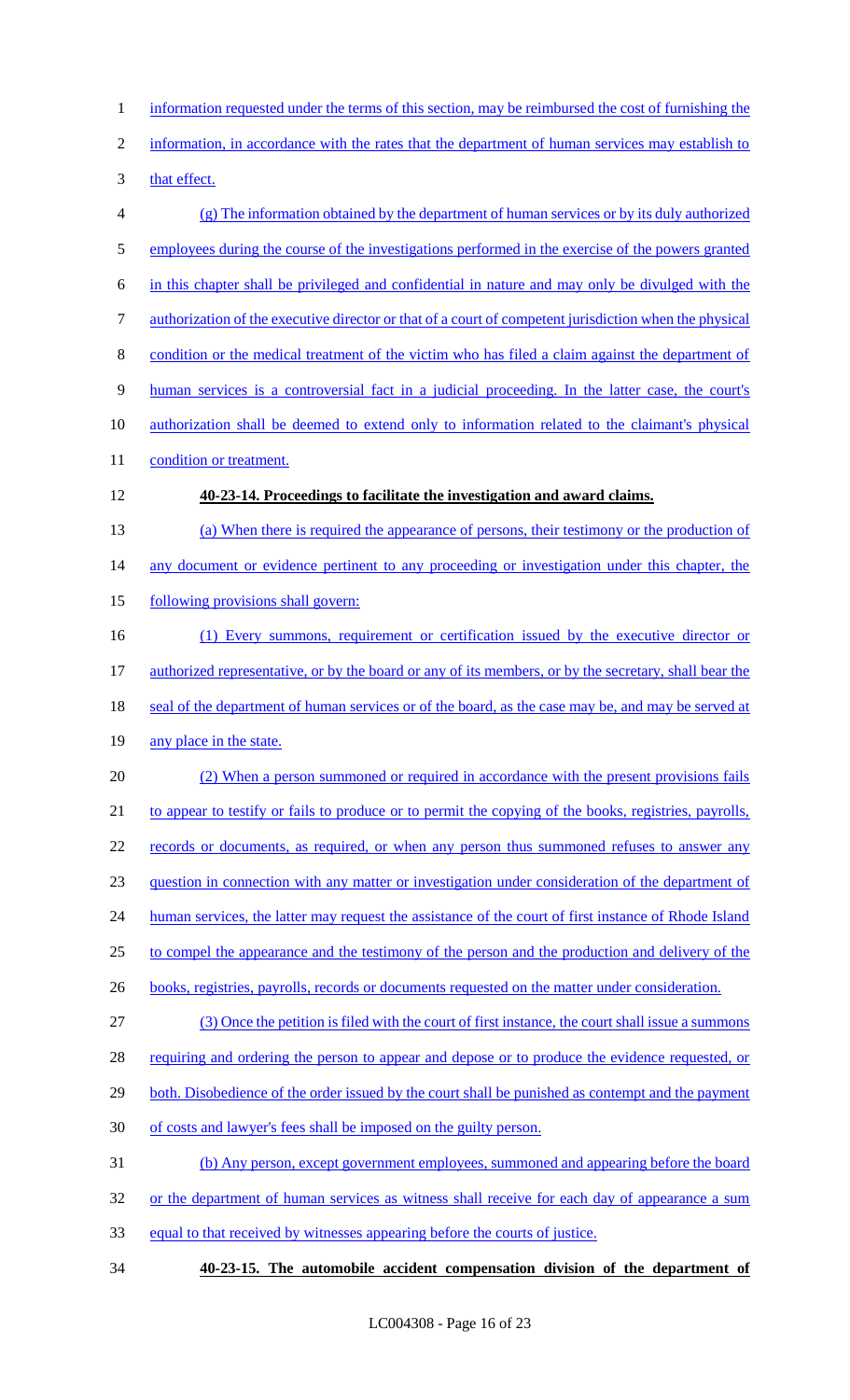## 1 **human services.**

 (a) There is hereby created, to carry out the purposes of this chapter, a corporation as a government instrumentality of the government of the state of Rhode Island to act by its own authority, under the name of the automobile accident compensation division of the department of human services.

6 (b) The corporate powers of the department of human services shall be exercised by a board 7 of directors which shall also be responsible for the department of human services of same and of 8 seeing to the enforcement of the provisions of this chapter. The board shall be composed of four 9 (4) members appointed by the governor with the advice and consent of the senate. At least two (2) 10 of the four (4) members shall represent the public interest and one shall be a person conversant with 11 the insurance business. The first appointments shall be made for a term of two (2) years in the case 12 of the representatives of the public interest and of one year in the case of the other two (2) members 13 and until their successors are appointed and qualified. All subsequent appointments shall be for a 14 term of three (3) years. Three (3) members of the board shall constitute a quorum. Vacancies of the 15 board shall be filled by appointments made for the unexpired term for which the member causing 16 the vacancy was appointed. The governor may remove any member of the board for incompetency 17 in the discharge of duties or for any other good cause, upon charges brought against the member 18 and after giving the member an opportunity to be heard. The board shall elect one of its members 19 to act as chairperson and another to act as secretary. Members of the board shall receive the per 20 diems the board determines by regulations for their services, and the department of human services 21 shall reimburse any necessary expenses incurred to discharge their functions. Those members of 22 the board who are officials of the government of the state of Rhode Island shall receive no 23 compensation for their services. The chairperson of the board may receive an additional fee to be 24 fixed by the board, which shall not exceed an amount equal to fifty percent (50%) of the per diem 25 received by members of the board. The board shall appoint an executive director who shall be 26 responsible for the direction of the department of human services of the corporation in accordance 27 with the standards and conditions that the board may establish. 28 (c) The board shall adopt rules for its organization and internal operation and shall approve 29 and shall cause the promulgation of the necessary regulations to enforce the provisions of this

30 chapter pursuant to the administrative procedures act including the proceedings for the payment of

31 premiums and for the payment of claims. In addition to the duties arising from this chapter, the

32 board shall have the following faculties and obligations:

33 (1) Hold, at least four (4) times a year, regular meetings and those special sessions as may

34 be deemed necessary. The board shall keep full minutes of all its proceedings;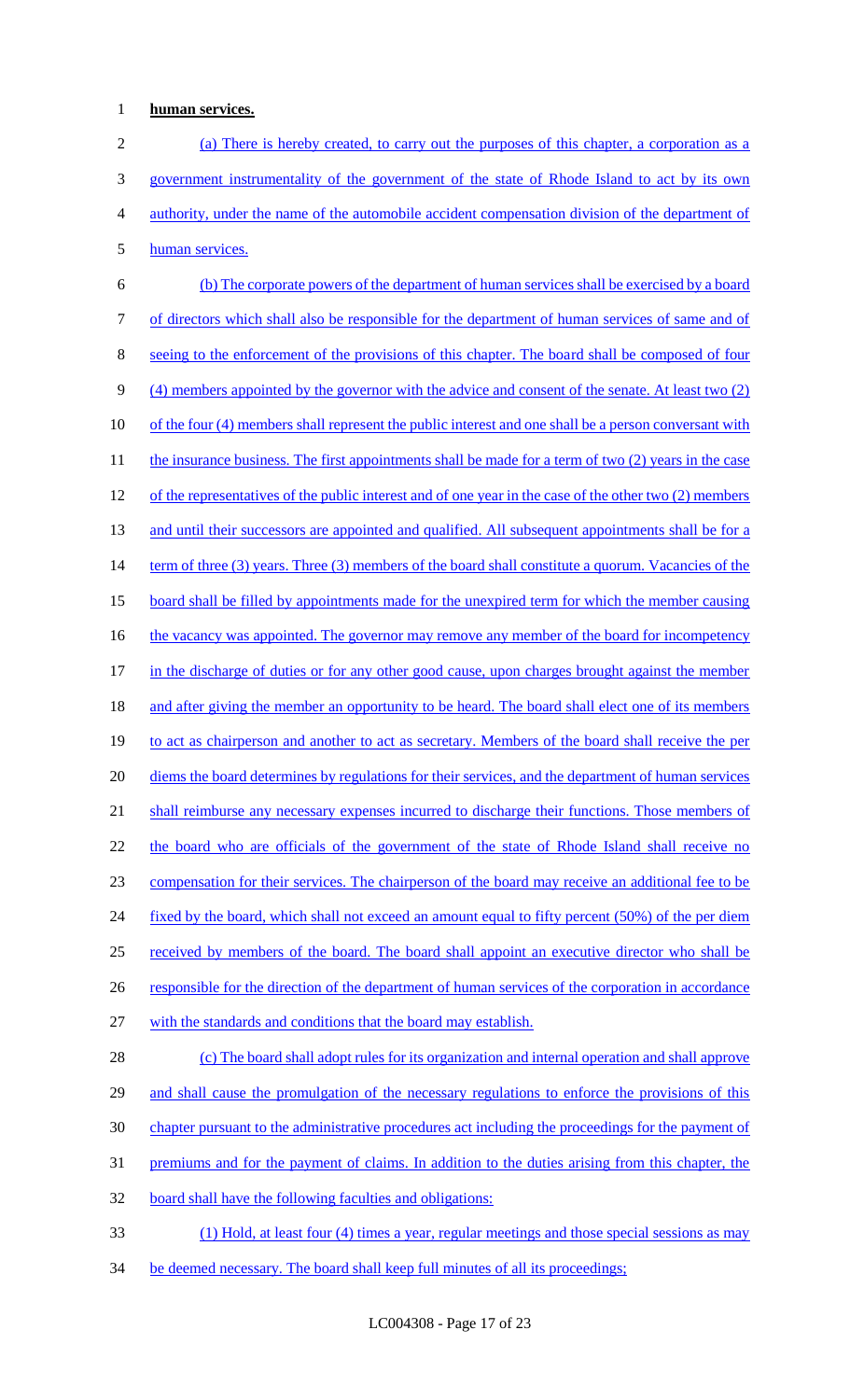- 1 (2) Consider and take resolutions on matters referred by the executive director;
- 2 (3) Approve the investment of the resources of the department of human services that the 3 executive director may propose;
- 4 (4) May investigate and shall decide on appeal, at the request of a party, controversies 5 arising between claimants of the department of human services and the executive director; and
- 6 (5) As soon as possible after each fiscal year, but not later than the first of November of
- 7 each year, revise, approve and direct that it be transmitted to the governor and to the general
- 8 assembly an annual report containing, among other things, a balance sheet of the economic
- 9 conditions; a statement of the receipts and expenditures for the year; detailed statements on the
- 10 claims experience of the department of human services for the year, a report on titles of property
- 11 investment of the department of human services; and other statistics and financial data that may be
- 12 considered necessary for an adequate interpretation of the situation of the department of human
- 13 services and of the results of its operations.

#### 14 **40-23-16. Proceedings of claim awards appeals.**

15 (a) The executive director shall investigate and decide the claims filed against the 16 department of human services using the proceedings as the director may deem convenient, as long 17 as the rights of the parties are guaranteed. In the event that a claimant disagrees with the executive 18 director's decision, the claimant may request its reconsideration within thirty (30) days from the 19 date of notice thereof the determination is served or from the date of the postmark if the claimant 20 presents it, whichever is later. The claimant may be represented by counsel in this phase and give 21 testimony and present the evidence the claimant deems convenient. If the claimant disagrees with 22 the result of the reconsideration, the claimant may request a public hearing before the executive 23 director or an examiner designated by the claimant within thirty (30) days from the date the 24 determination is served or the date of the postmark if the claimant presents it, whichever is later. 25 At this public hearing the claimant cannot submit any evidence to the consideration of the executive 26 director which the executive director did not have when making the determination, unless the 27 impossibility of obtaining it previously is shown to the satisfaction of the executive director. The 28 claimant may appear in person or represented by counsel and a record shall be kept of the 29 proceedings and of all the testimony given at the hearing, but the testimony need not be transcribed 30 unless a subsequent appeal is made. In the event that more than one claim is presented in connection 31 with the same victim and the evidence submitted is the same or substantially the same in nature, 32 only one record shall be kept of the proceedings and the evidence as may be produced with respect 33 to one proceeding may be deemed to be produced with respect to the others, provided none of the 34 claimant is harmed thereby. The rules of evidence that prevail in a court of justice shall not be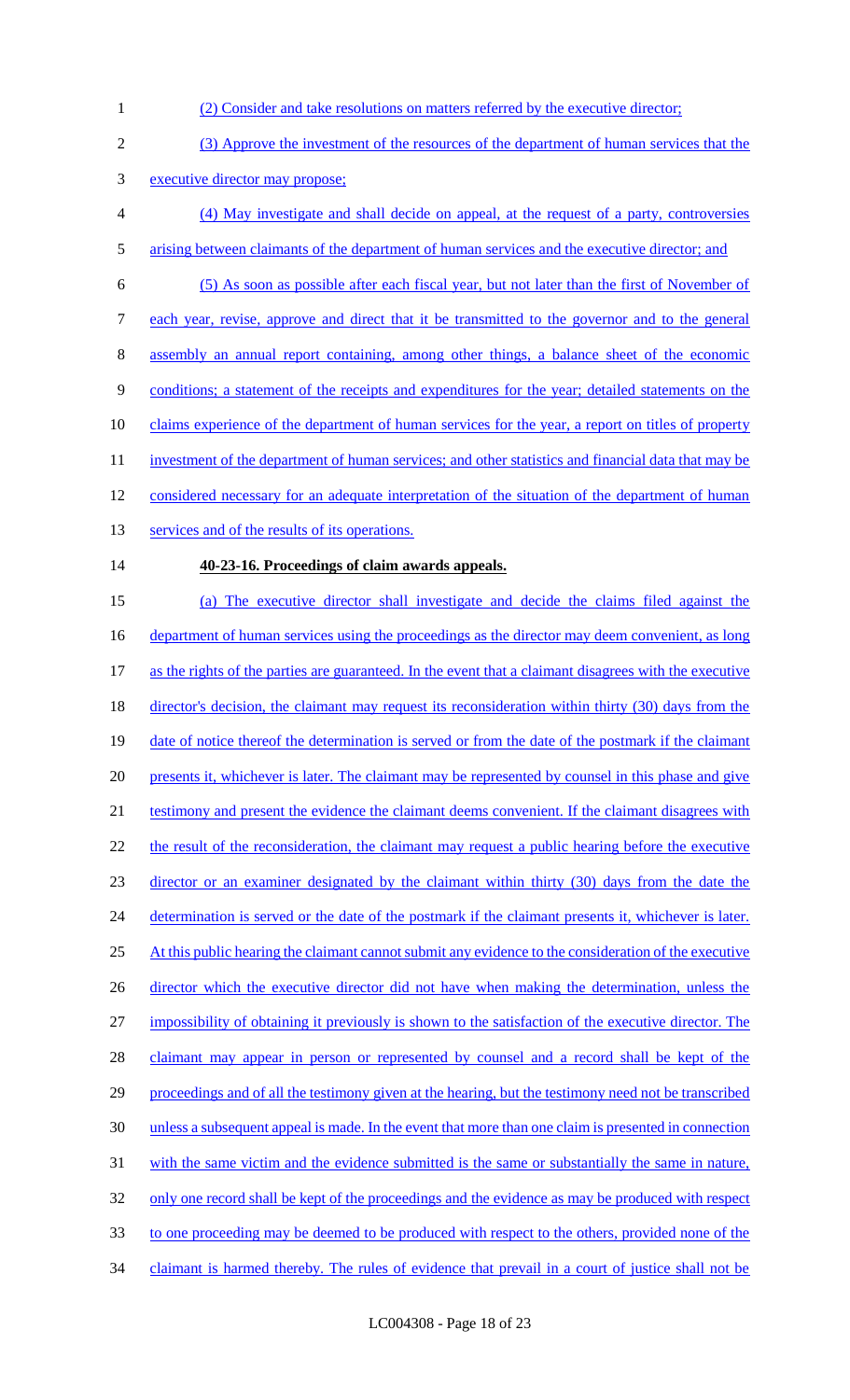1 mandatory in any proceeding before the executive director. After the hearing is held, the executive director shall make determinations and conclusions and shall furnish to each party a copy of a decision and of the findings and conclusions on which it is based. This decision shall be final unless an appeal is filed before the board. (b) The appeal shall be executed by filing a writ of appeal before the secretary of the board within the thirty (30) days following the date the decision of the executive director is served or of

7 the date of the postmark if presented, whichever is later. The claimant shall be entitled to appear in 8 the claimant's own right or assisted by counsel. The executive director shall cause a certified copy 9 of the record of the case and the transcription of the oral evidence to be transmitted to the board. 10 The parties may stipulate that the record be limited to a part of the proceedings or the transcription 11 of the oral evidence. The board shall decide on the basis of the record before it and of any brief the 12 parties may wish to present. It may, at its discretion, grant oral hearings to hear the arguments of 13 the parties before deciding. Its decision may be to sustain, modify or revoke the decision of the 14 executive director, or it may return the case to the latter, with the pertinent instructions, including 15 an order to consider additional evidence. In cases in which the board holds oral hearings, these may 16 be presided by a single member of the board designated by its chairman or by one or more 17 examiners designated by it. The board and each one of its members, the examiners and the executive 18 director shall be empowered to administer oaths.

19 (c) The decision of the board shall be final unless the claimant or the executive director 20 requests its judicial review by filing a petition to that effect with the superior court for Providence 21 County, within thirty (30) days after the parties and their respective counsel have been notified of 22 the decision of the board by mail or in person. The jurisdiction of the court of first instance shall 23 be limited to issues of law, and the findings of facts, if sustained by substantial evidence, shall be 24 final.

25 (d) All the terms established in this section are of a jurisdictional nature and their 26 noncompliance deprives the department of human services or the court of authority to deal with the 27 petition filed. For the department of human services's effects the date of filing of a petition for 28 reconsideration, for a public hearing before the executive director or for an appeal before the board 29 of directors shall be the date it is received in the department of human services, when filed 30 personally, or that of the postmark when it is sent by mail.

31 **40-23-17. Other faculties and duties of the executive director.** 

32 (a) The executive director shall direct and supervise all technical and administrative

- 33 activity of the department of human services and shall appoint or shall hire with the approval of the
- 34 board of directors the administrative and technical personnel necessary to carry out the functions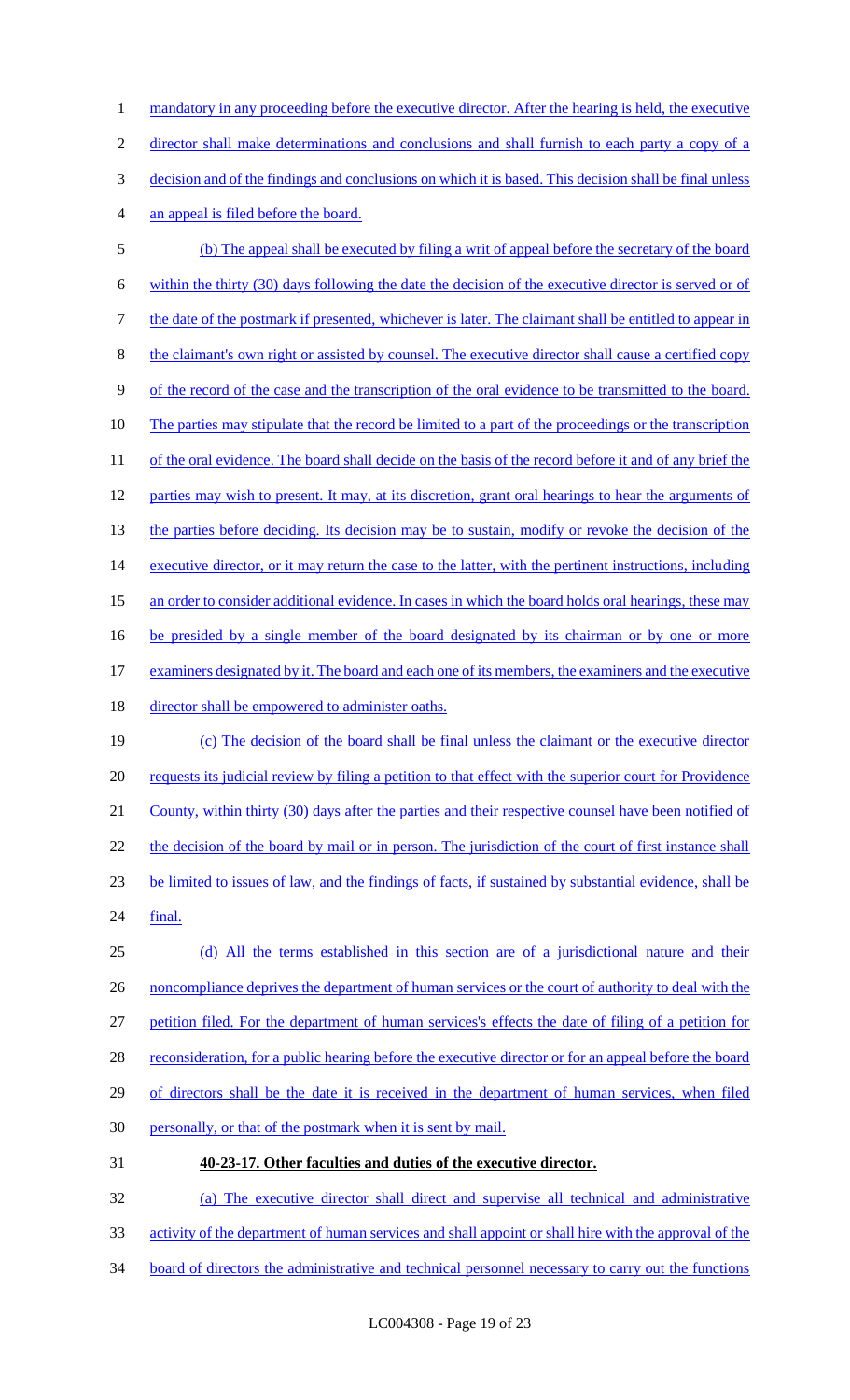| $\mathbf{1}$   | of the department of human services and to pay for the services the compensation that the board     |
|----------------|-----------------------------------------------------------------------------------------------------|
| $\overline{c}$ | may determine. The officials and employees of the department of human services shall be included    |
| 3              | in the exempt service of the personnel act of the state. The executive director shall also have the |
| 4              | following faculties and obligations:                                                                |
| 5              | (1) To establish an office for the department of human services and to provide everything           |
| 6              | necessary for the installation of a complete and adequate system of accounting, registries and      |
| 7              | adjustment of claims;                                                                               |
| 8              | (2) To adopt the procedures necessary to compile and keep the statistical data that may be          |
| 9              | necessary to make periodical analysis of the operation costs of the department of human services    |
| 10             | and actuarial studies of its operations;                                                            |
| 11             | (3) To attend all meetings of the board and to execute all the resolutions recommended by           |
| 12             | it;                                                                                                 |
| 13             | (4) To certify all the necessary payments which have to be made according to the provisions         |
| 14             | of this chapter;                                                                                    |
| 15             | (5) To remit or deposit in the name of the department of human services and to render               |
| 16             | accounts, according to law and with the regulations in force, of all the monies received belonging  |
| 17             | to the department of human services;                                                                |
| 18             | (6) To prepare regulations for the approval of the board;                                           |
| 19             | (7) To make recommendations to the board for the investment of the resources of the                 |
| 20             | department of human services;                                                                       |
| 21             | (8) To prepare the annual report and to submit it to the board for its revision and approval;       |
| 22             | (9) Submit to the board any report that it may request; and                                         |
| 23             | (10) Personally, or through the persons whom may delegate, to administer oaths, require             |
| 24             | the appearance of persons and the production of any documents or evidence pertinent to any          |
| 25             | procedure or investigation authorized by this chapter.                                              |
| 26             | 40-23-18. Other powers and faculties of the department of human services.                           |
| 27             | (a) The department of human services shall have the following powers and functions, in              |
| 28             | addition to those established in this chapter:                                                      |
| 29             | (1) It shall have perpetual existence, may sue and be sued, and in any action in which it           |
| 30             | may intervene it shall be exempt from the payment of costs, charges and counsel fees; counsel shall |
| 31             | be officially designated.                                                                           |
| 32             | (2) Investigate all the phases of the problem of automobile accidents including the phases          |
| 33             | of the financial liability and of accident prevention and make the pertinent recommendations to the |
| 34             | governor and to the legislature.                                                                    |
|                |                                                                                                     |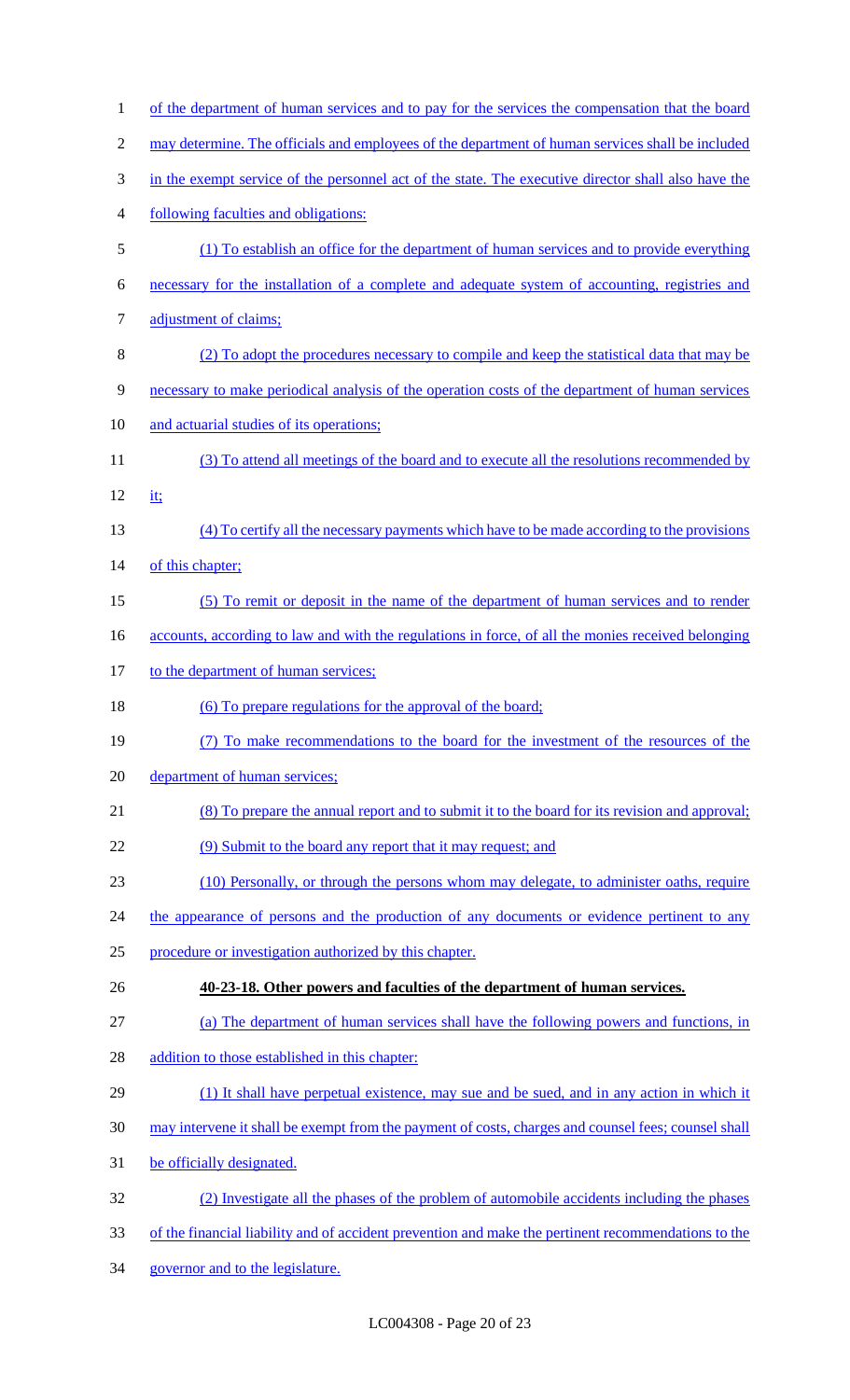(3) Contract physicians, hospitals, clinics, laboratories and other suppliers of medical services to carry out the purposes of this chapter. It may also enter into agreements with the state insurance fund, established under the workmen's accident compensation act, to use its medical- hospital facilities and with the department of health for the use of the medical hospital facilities of 5 the state. (4) Fix, annually, with the approval of the insurance commissioner the premium that each vehicle shall pay at the time of registering same, in accordance with the experience and the corresponding actuarial study. (5) To acquire properties for its corporate purposes by purchase or donation, grant or 10 bequest; to own and exercise all property rights thereon and to dispose of them in accordance with 11 the terms and conditions that its board of directors may determine; as well as to borrow money or use any other facility or type of financing for the acquisition of goods that it deems necessary in 13 the form and means the board of directors deems convenient. (6) Acquire all kinds of properties in partial or full payment of debts previously contracted with the department of human services, when the acquisition is necessary to diminish or avoid 16 losses in connection with same, to retain the properties for the time it may deem convenient, to exercise thereon all property rights and to dispose of same in accordance with the terms and 18 conditions that its board of directors may determine. (7) Exercise all those incidental powers as may be necessary or convenient for the purposes of carrying out its businesses or purposes. (8) Exercise all those corporate powers compatible with those herein set forth which are 22 conferred by the laws of Rhode Island to corporations and to exercise all those powers, within and without Rhode Island in the same extent as would or may be done as a natural person. (9) Own an official seal and alter same when it so deems convenient. **40-23-19. Financing.**  (a) The cost of this insurance shall be distributed among all the motor vehicle owners through an annual contribution to be paid at the time of registering the vehicle. 28 (b) At the time of its registration, every vehicle shall pay the annual premium fixed by the 29 department of human services with the approval of the insurance commissioner. The premium shall be renewed on the same date on which the motor vehicle or trailer's license and plates must be renewed. Van trailer vehicles engaged in maritime transportation to bring freight to Rhode Island 32 from abroad, and which enter Rhode Island as transients, may choose to pay a special premium instead of the above stated annual premium, based on their short stay in Rhode Island, regardless 34 of whether or not they are registered, or regardless of the type of registry. This special premium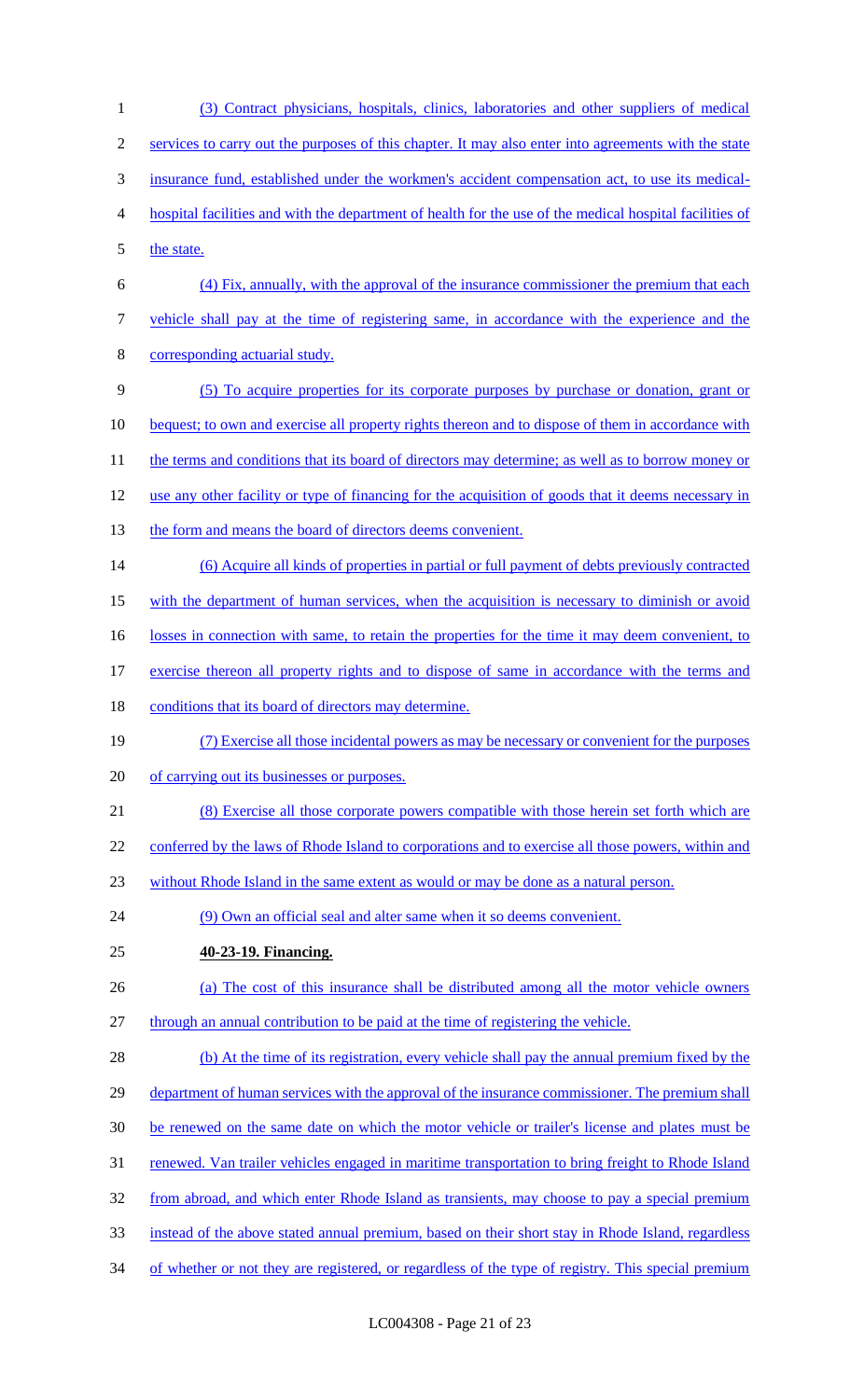| $\mathbf{1}$   | shall be fixed by the board of directors of the department of human services as previously provided |
|----------------|-----------------------------------------------------------------------------------------------------|
| $\overline{2}$ | and based on how many times these trailers enter Rhode Island. The payment mechanism for these      |
| 3              | special premiums shall be provided through a procedure that shall be established by the department  |
| 4              | of human services.                                                                                  |
| 5              | (c) At the time of registration every vehicle shall pay an annual premium fixed by the              |
| 6              | department of human services with the approval of the insurance commissioner. The premium shall     |
| 7              | be renewed on the same date on which the vehicle's or trailer's license and plates must be renewed. |
| $8\,$          | (d) Any receipts not required for the payment of claims and expenses shall be deposited in          |
| 9              | a reserve fund which shall be used exclusively for the payment of claims in subsequent years, in    |
| 10             | case that the claims incurred in any of the years exceeds the advance claims upon determining the   |
| 11             | type of contribution.                                                                               |
| 12             | (e) If in any year the receipts and the reserves accrued are not sufficient to cover the losses     |
| 13             | and the expenses incurred, the general treasurer shall provide to the department of human services  |
| 14             | from any funds available in the general fund of the government, as an advance, the sums required    |
| 15             | to remediate and cover the deficiency.                                                              |
| 16             | 40-23-20. Appropriation.                                                                            |
| 17             | The sum of one million dollars (\$1,000,000) is hereby appropriated from unencumbered               |
| 18             | funds in the general fund to the department of human services as initial capital to carry out the   |
| 19             | purposes of this chapter.                                                                           |

20 SECTION 2. This act shall take effect upon passage.

LC004308 ========

========